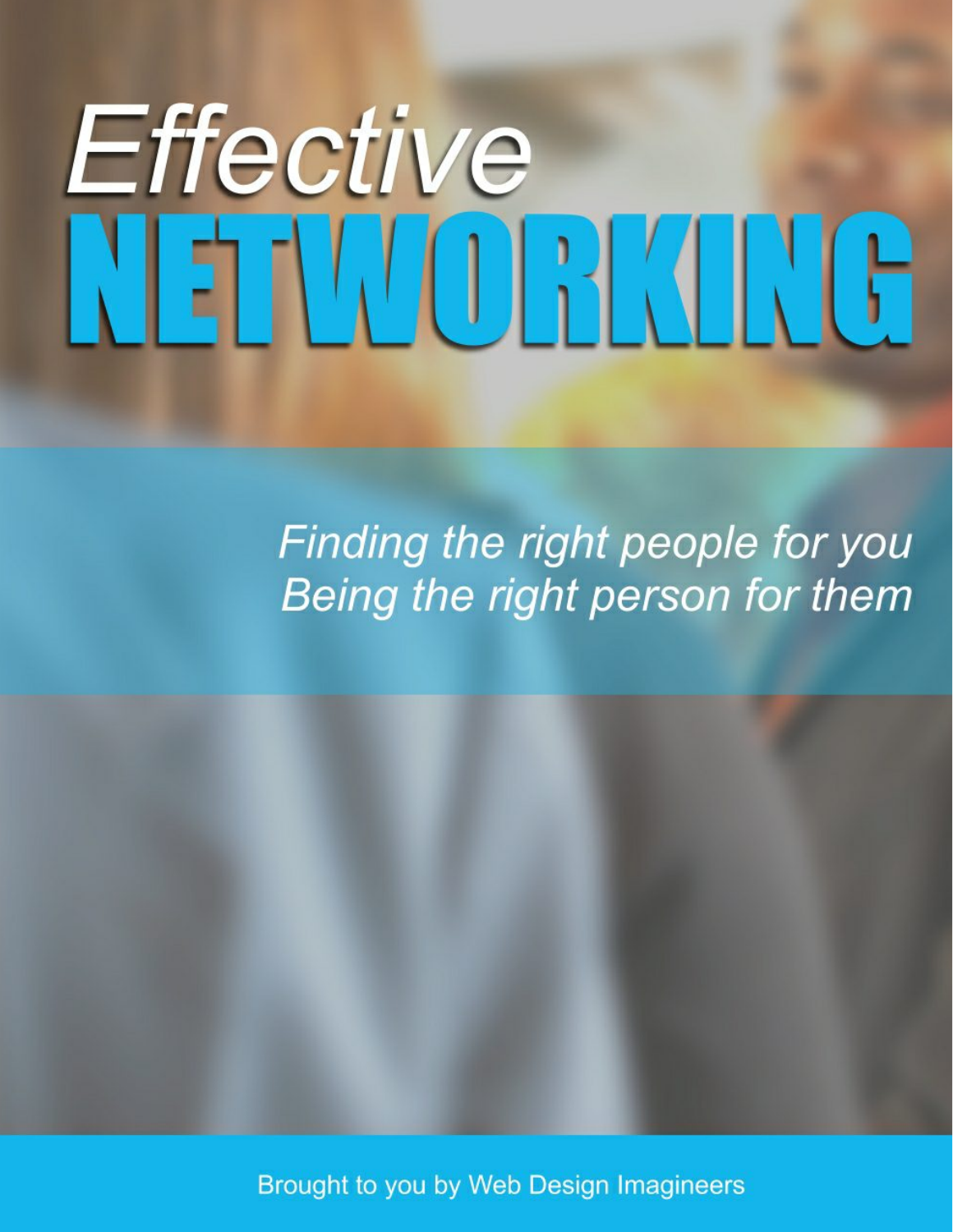## **Notes:**

*The Publisher has strived to be as accurate and complete as possible in the creation of this report, notwithstanding the fact that he / she does not warrant or represent at any time that the contents within are accurate.*

*While all attempts have been made to verify information provided in this publication, the Publisher assumes no responsibility for errors, omissions, or contrary interpretation of the subject matter herein. Any perceived slights of specific persons, peoples, or organisations are unintentional.*

*In practical advice books, like anything else in life, there are no guarantees of results or income made. Readers are cautioned to rely on their own judgment about their individual circumstances to act accordingly.*

*This book is not intended for use as a source of legal, business, accounting, medical or financial advice. All readers are advised to seek services of competent professionals.*

*E&OE*

#### **THIS BOOK HAS BEEN BROUGHT TO YOU BY WEB DESIGN IMAGINEERS**

[www.webdesign-imagineers.co.uk](http://www.webdesign-imagineers.co.uk)

Take a look at the Bookshop on our web site. We are constantly updating this, so please keep coming back.

[Find out more here](http://webdesign-imagineers.co.uk/digital-shop/)

2 - [Web Design Imagineers](http://webdesign-imagineers.co.uk)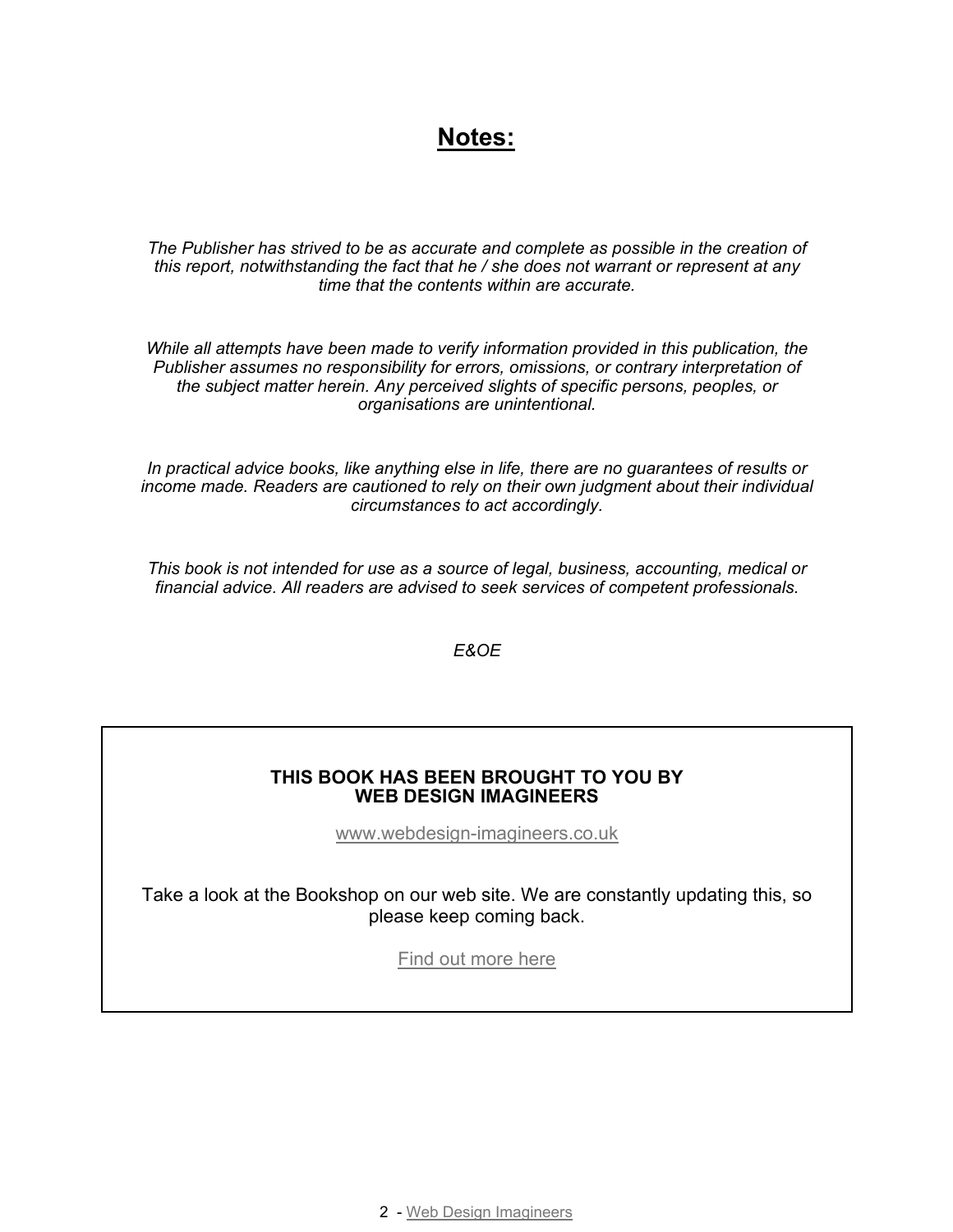## **Contents**

#### **Chapter 1:**

Start Thinking Out of the Box – Networking Isn't all that Bad!

#### **Chapter 2:**

Consider the Other Person as Important

#### **Chapter 3:**

Talk with People – Broaden Your Playing Field

#### **Chapter 4:**

Be Giving

#### **Chapter 5:**

Always Get Back

#### **Chapter 6:**

Meeting New People

#### **Chapter 7:**

Finding Your Right People

#### **Chapter 8:**

Being an Active Networker

#### **Chapter 9:**

Using the Internet to Build Your Network

#### **Chapter 10:**

Keep Improving Yourself to Be a Great Networker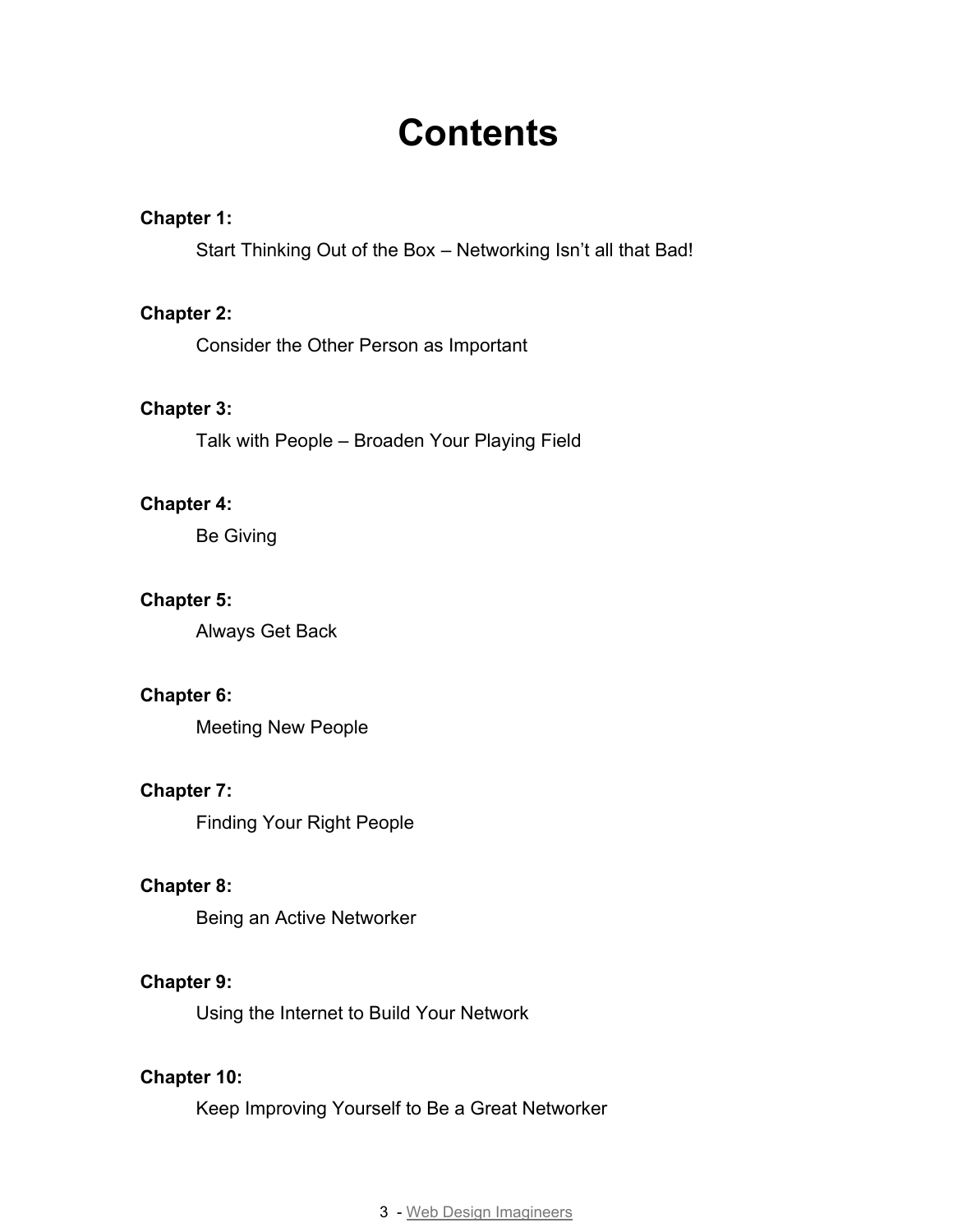## **Introduction**

*Networking is an important skill for any industry. You are as successful as much as you are able to network. This eBook touches on various aspects of networking and explains how you can come out on tops in your networking business and win.*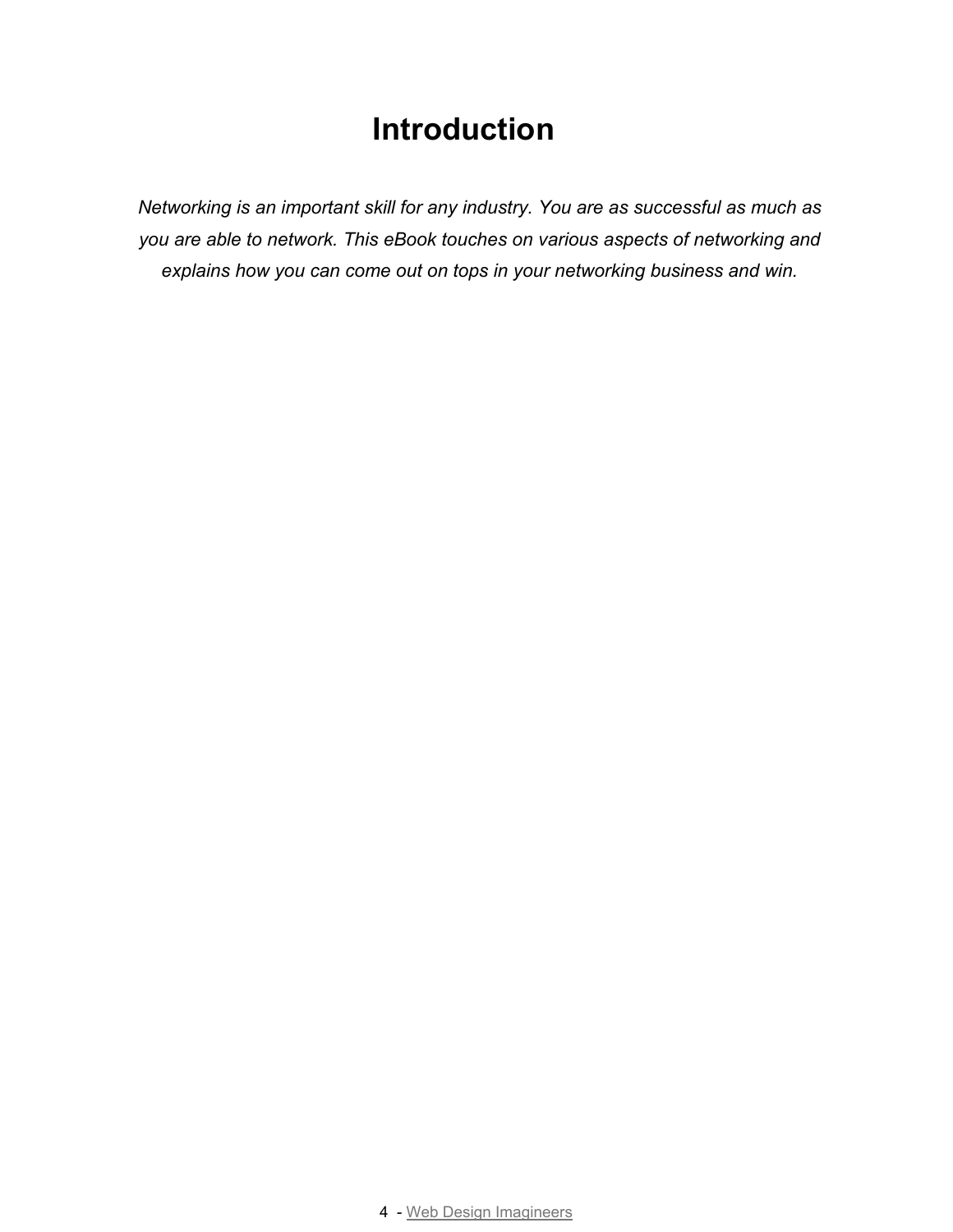# **Chapter 1:**

Start Thinking Out of the Box – Networking Isn't all that Bad!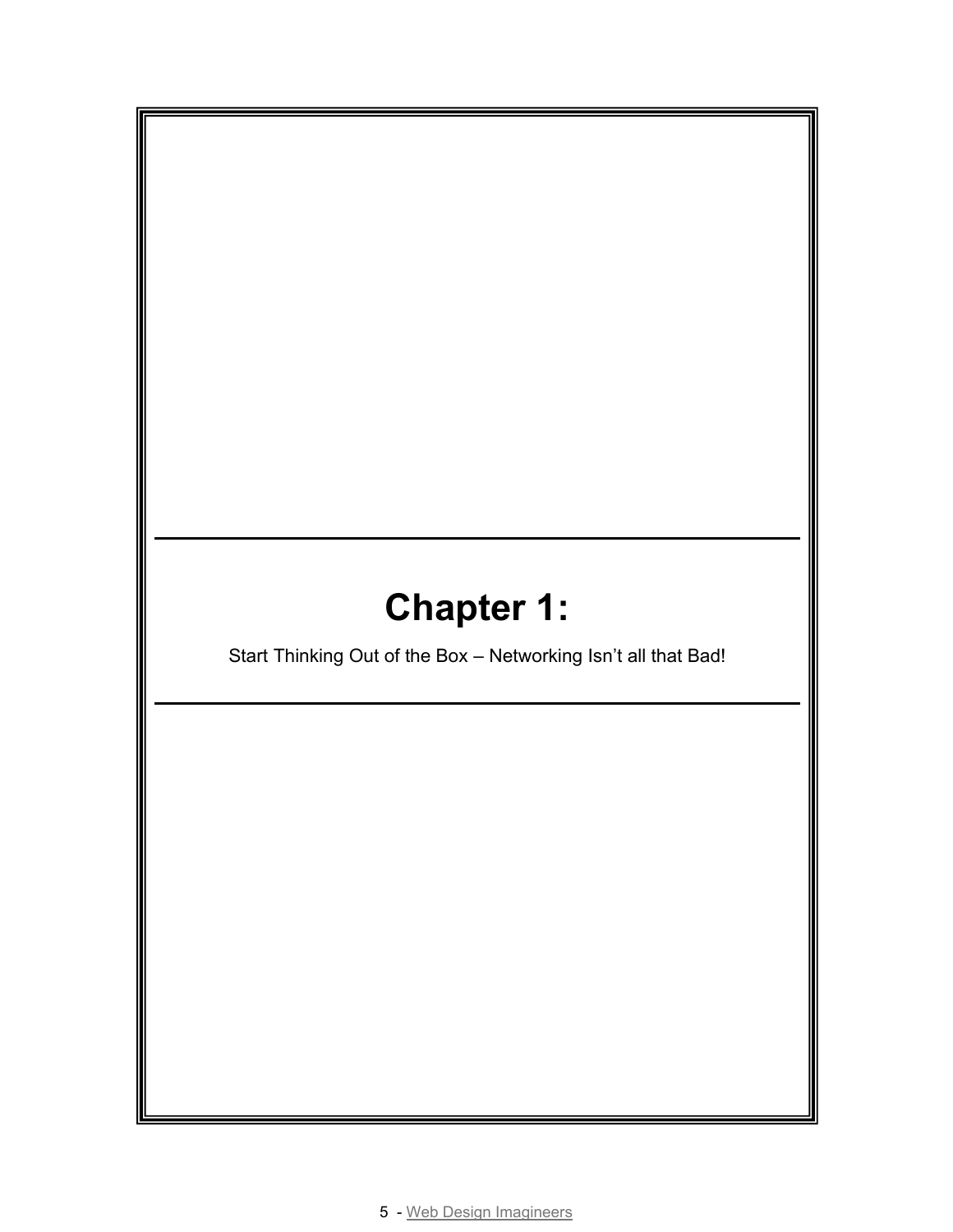*The first thing you have to do is to remove the stereotyped impression of networking that you have in your mind. Only when you begin seeing it in the proper light can you unleash its full potential.*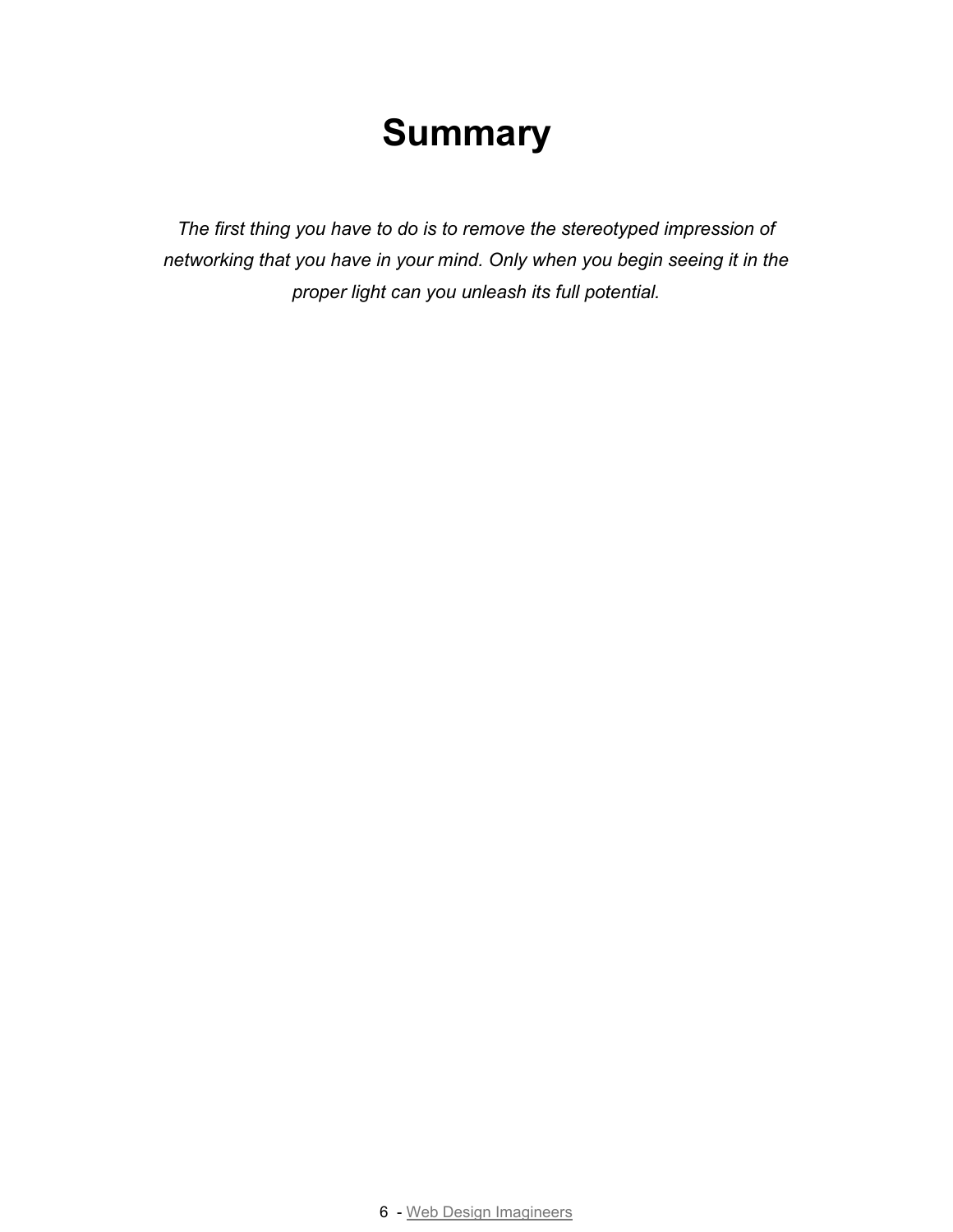## **Start Thinking Out of the Box Networking Isn't all that Bad!**

A lot of people hold back on networking because they have this mental inhibition associated with it. They consider that networking is something quite down- market; that it is the worst kind of publicity that can be generated for any commercial venture.

If you harbour this kind of view about networking, you aren't going to do well with it at all.

Think over these points.

- 1. When you are networking, you are reaching out to people. It is right that 8 out of these 10 people may not be interested in what you are trying to say, but there might be 2 who will lend you an interested ear and will actually find that what you are saying may be beneficial to them. These people will think that you are telling them something truly great. When you consider things from their point of view, you are doing very well by reaching out to them through networking.
- 2. You might also think that networking is something that's quite brazen and probably even ribald. That is one reason you might not want to associate yourself with it. You might think that you will be interfering and intruding in other people's lives when you are networking to them. However, today there are so many options where you don't even need to meet the person you are networking to. Social networking sites have made things much simpler for the introverted networking candidate.
- 3. This has also removed the pressure from the other thing that might build a reservation about networking in you, and that is the time and effort that you have to put in. Actually speaking, you don't have to do much when you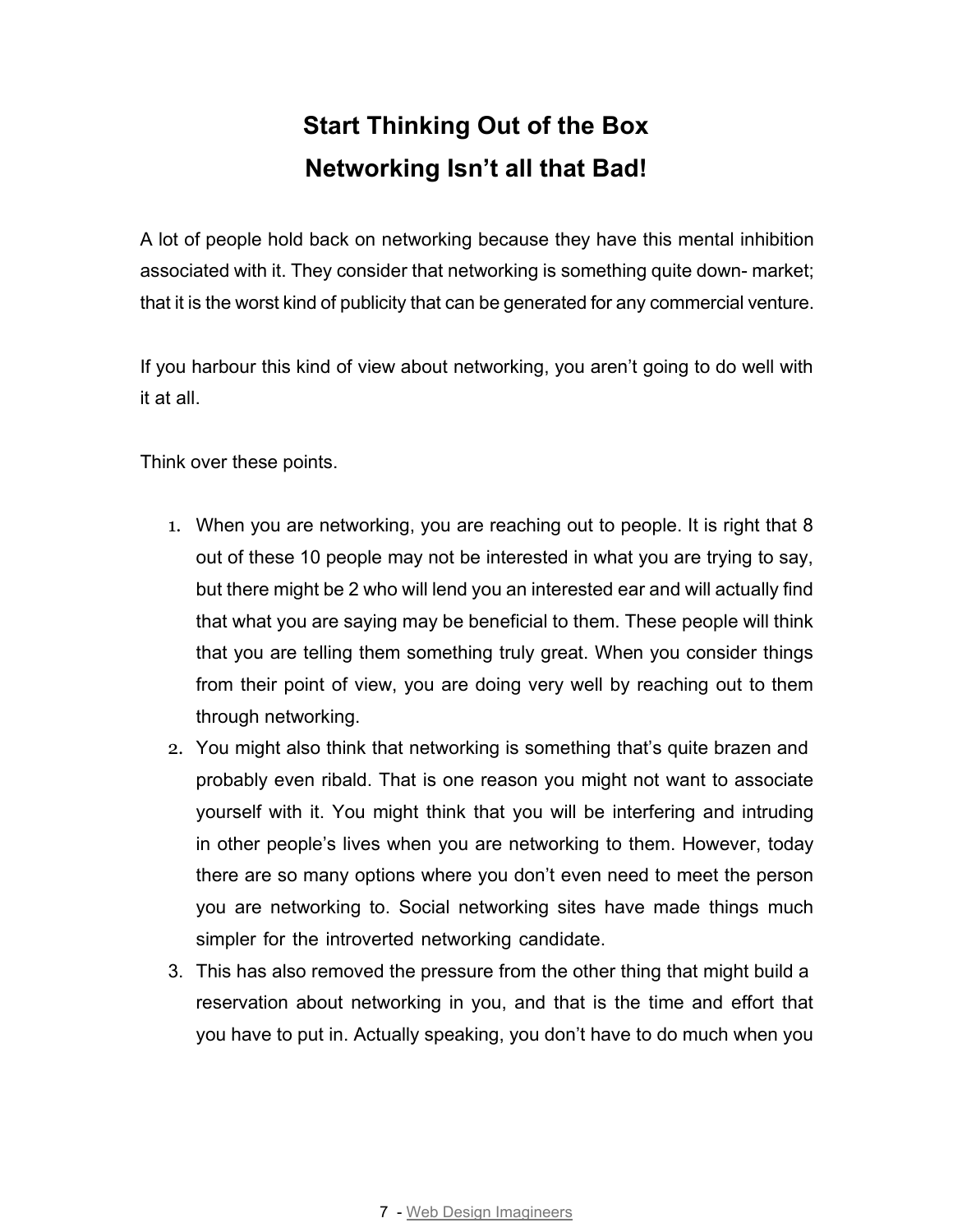are networking today because with the Internet there are so many interesting options open to you.

Yes, it is true that networking has changed a lot from what it was earlier. Today, you can find a person who will be interested to join your network and then market to them. The chances of rejection have become quite low in today's times.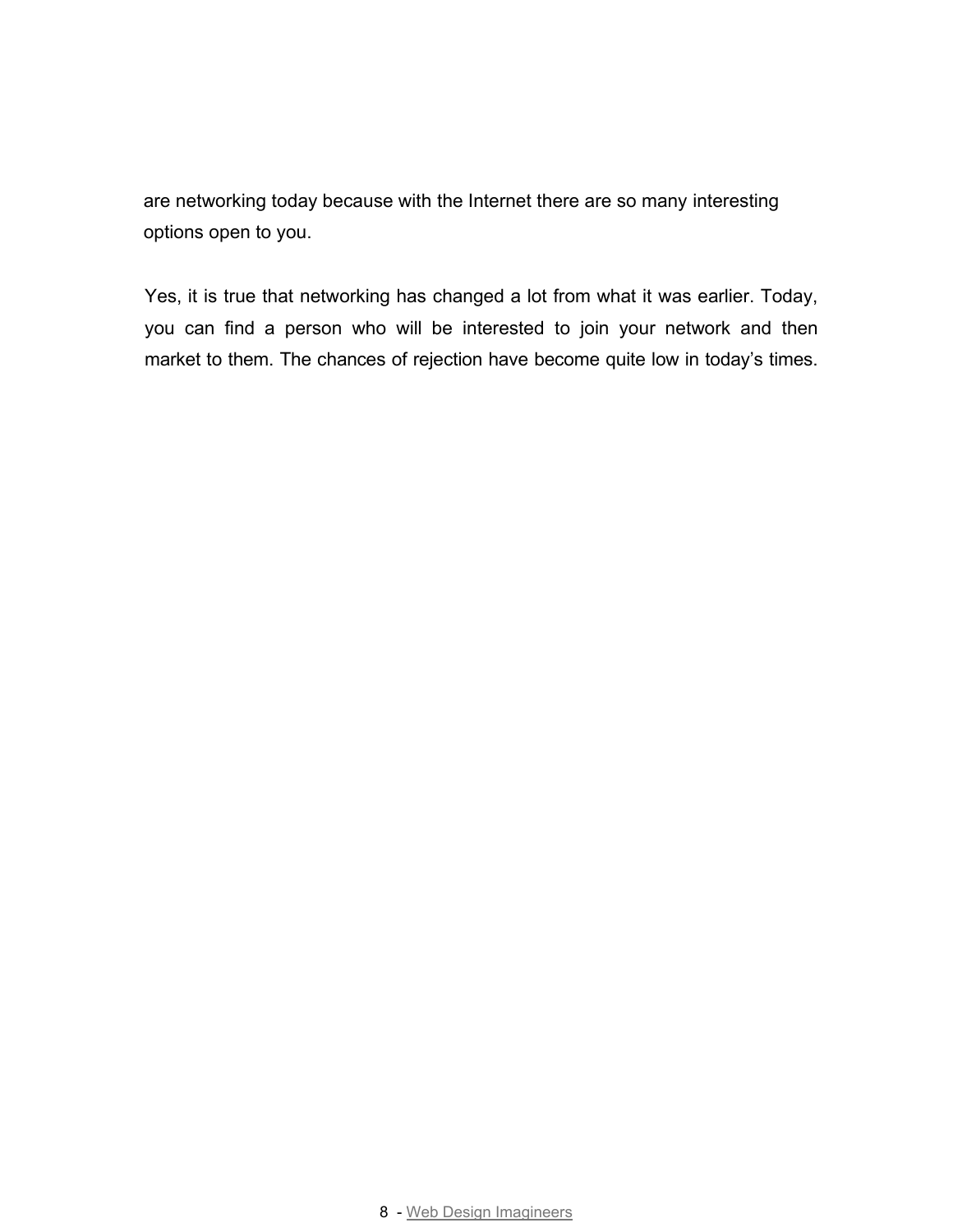# **Chapter 2:**

Consider the Other Person as Important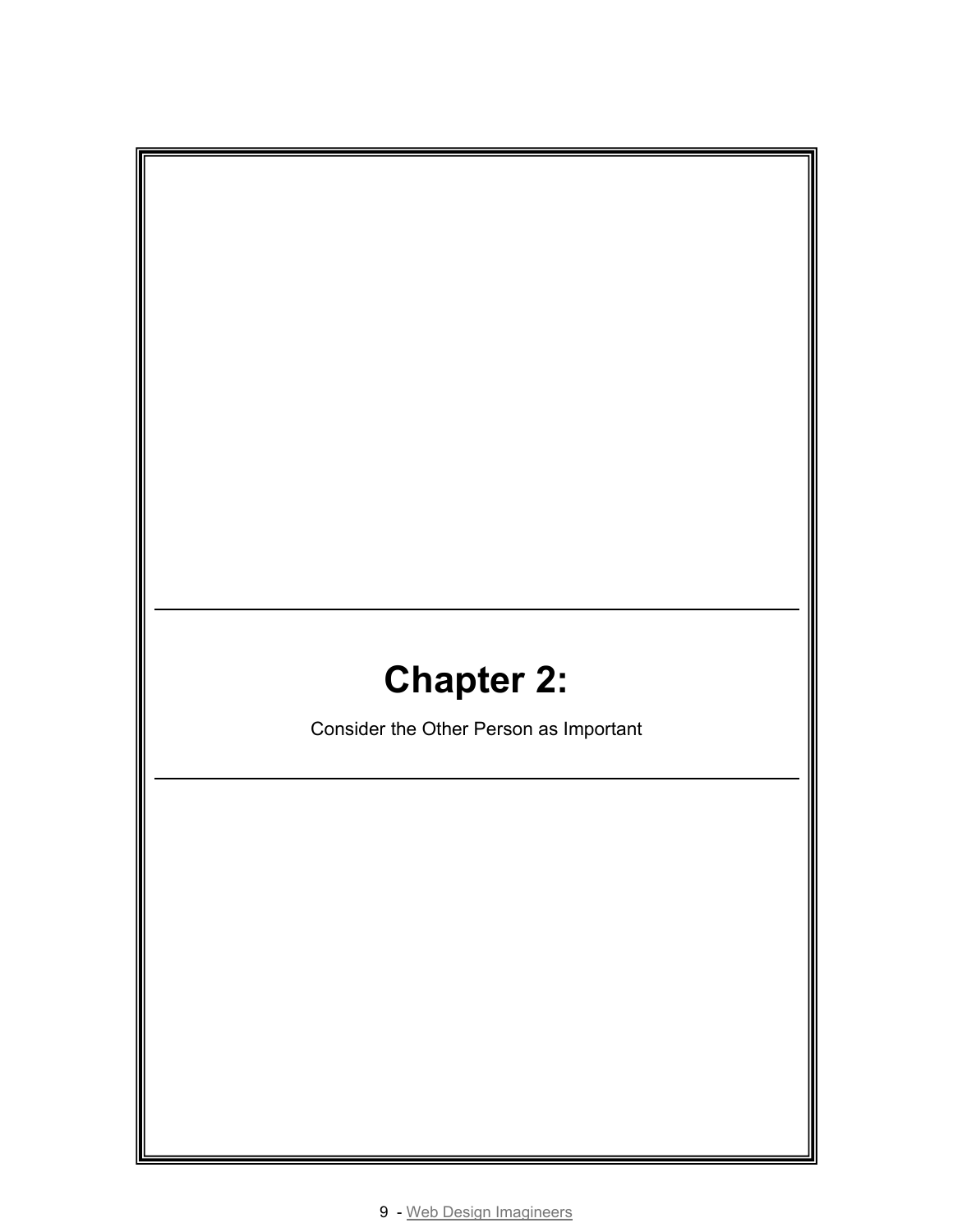*Being considerate is an important aspect of any business and it begins showing its benefits right from the networking stage.*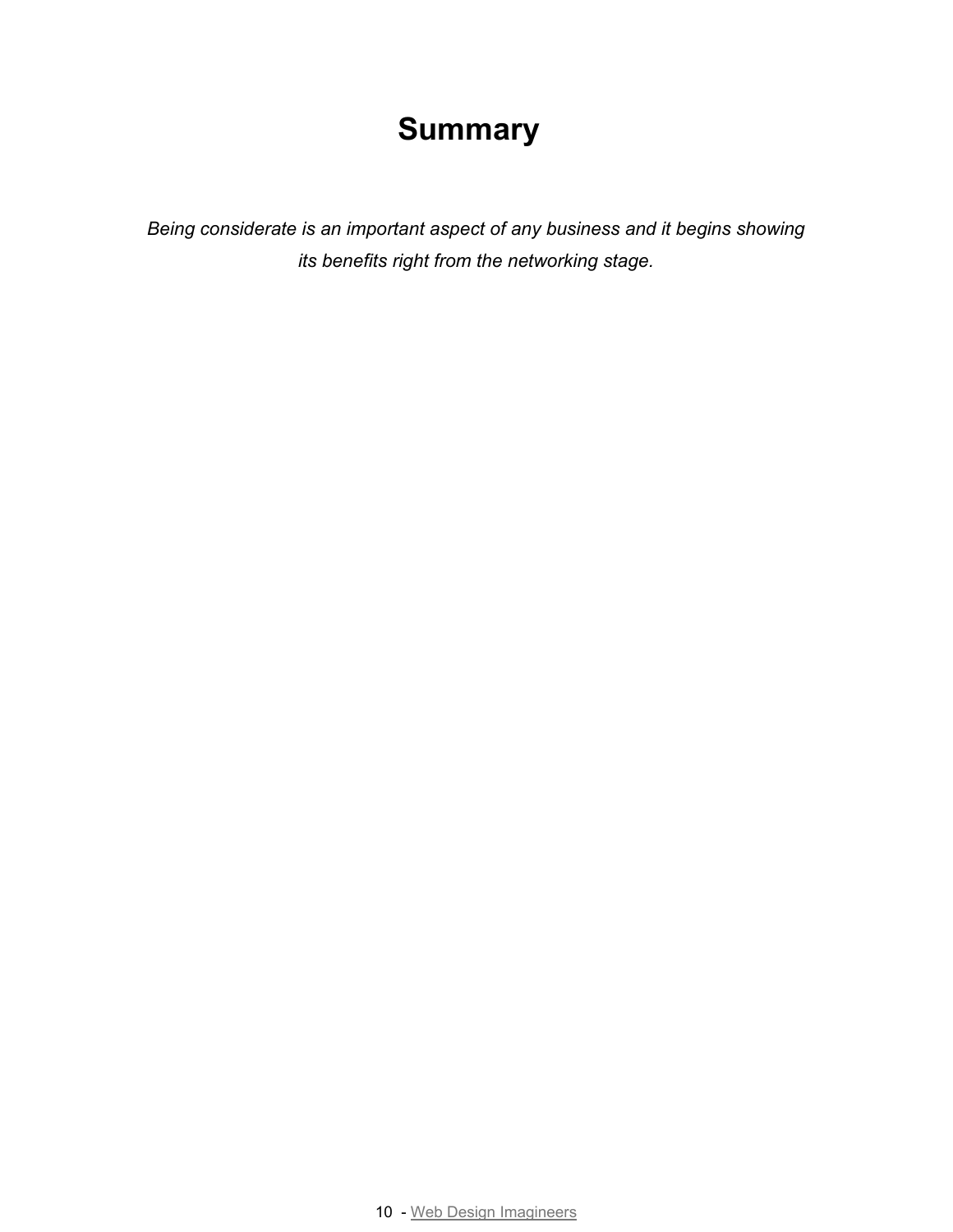#### **Consider the Other Person as Important**

You cannot have much headway in whatever niche you are trying to build your network if you do not pay due attention to the human factor. People who you want to join your network are not automatons; they are people of flesh and blood who have their own sentiments and emotions. If you are trying to get them to join your network, you must understand this fact. You must appreciate the fact that they are human. This can have only benefits for your efforts. These people will appreciate that you are treating them well and will not have any qualms in adding themselves to your network.

You can do this in very simple ways. Listen to them. Listen to what they say and then remember it. Suppose they tell you their name and what they do. The next time you meet, you should be able to tell this to them. Yes, this is a way of being considerate. You are giving them importance and everyone likes that.

When you are networking, you are trying to promote your opportunity in some way, so naturally you will be inclined to talk more. But don't do that. At least not until you have struck a proper rapport with the person. In the beginning it always pays to listen more than you talk. Listen what they say. You have two ears and one mouth… use them in that proportion! Even after you have explained your plan, you must listen to every reservation they might have, however much trivial it may sound to you. Only when you put someone completely at ease will they begin trusting you.

And this continues to apply even later on. You have to make sure that you keep listening to them even after they have joined your network. When they know that your reassuring self is always there to guide them, they will not have any qualms in increasing their efforts to bring more people into your team.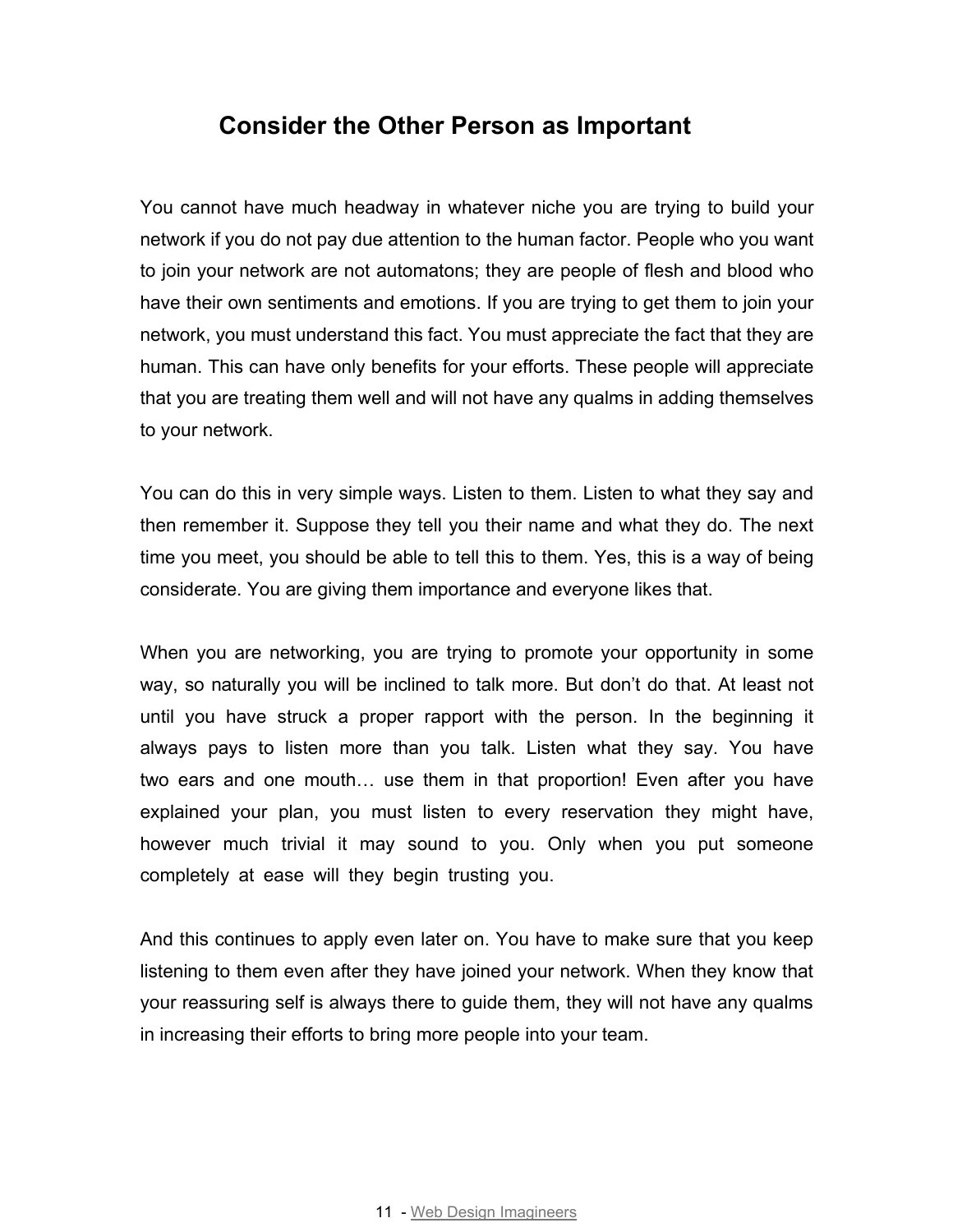Your network marketing opportunity is important. But if you don't consider other people as important too, you aren't going to be running a very successful business. You must remember this rule of thumb for improving business prospects.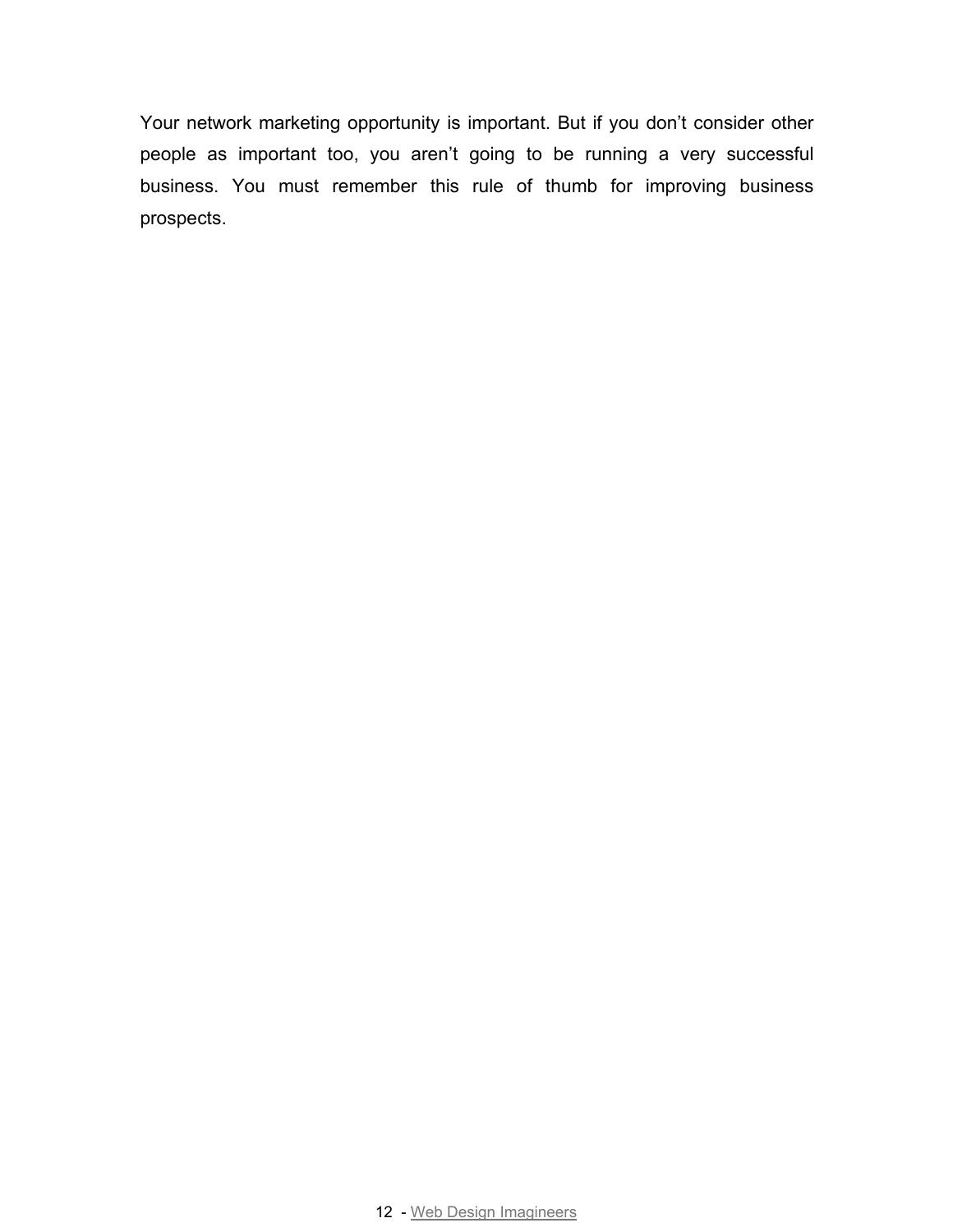# **Chapter 3:**

Talk with People – Broaden Your Playing Field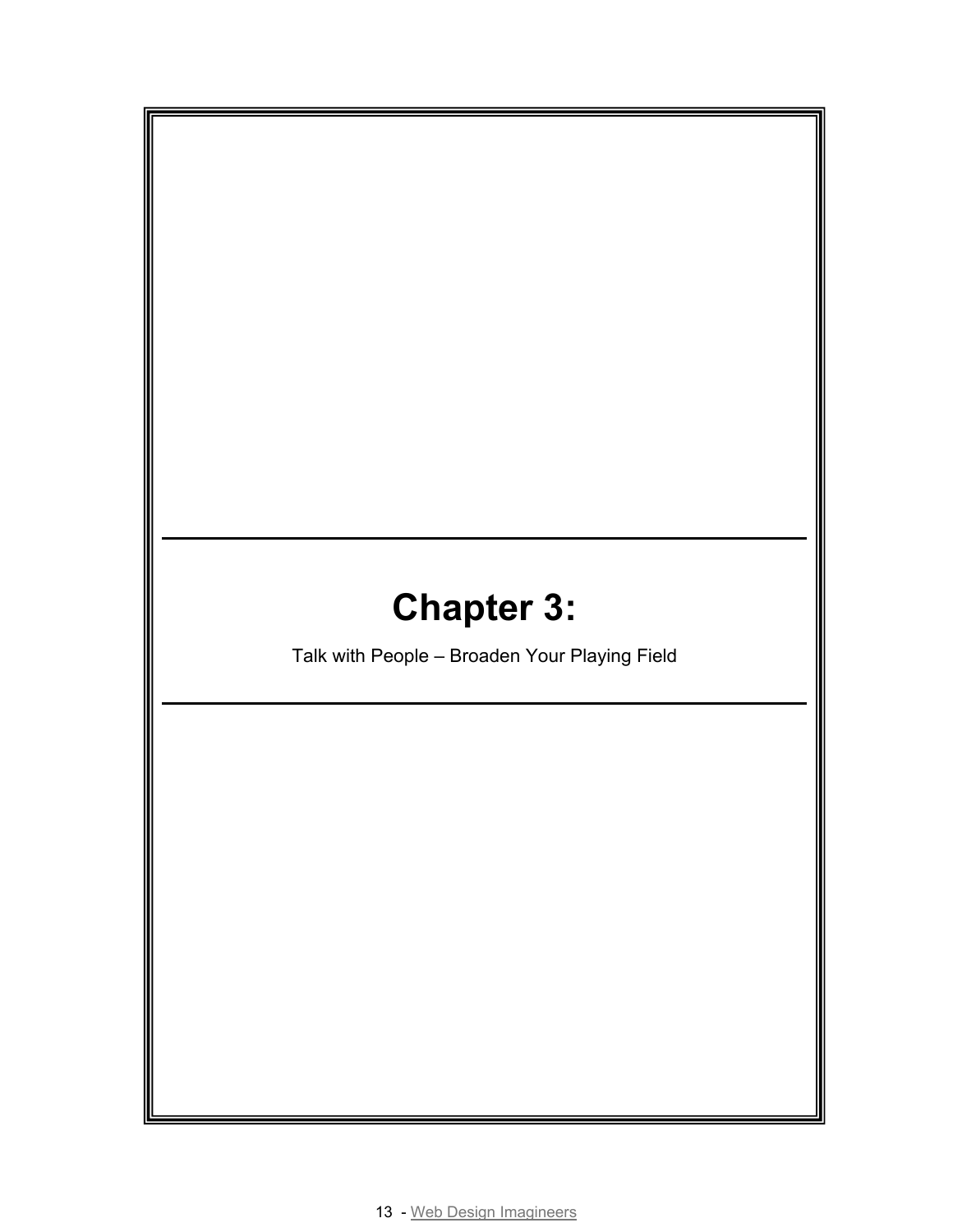*But it's not all about listening. You have to talk too. You have to talk quite a bit.*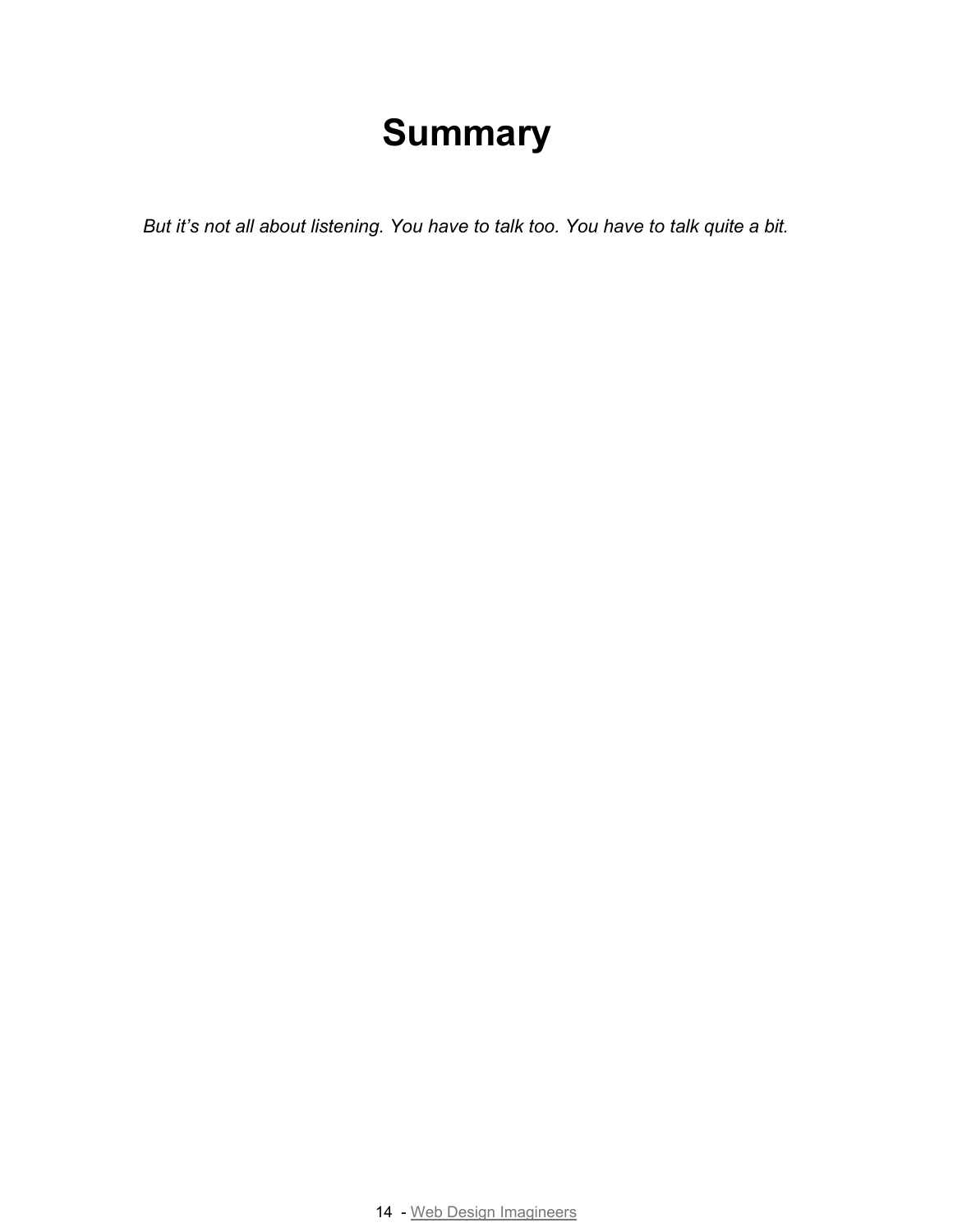## **Talk with People – Broaden Your Playing Field**

One of the most important things for you to do when you are networking is to increase your playing field. You have to widen your arena. Most networkers have that uppermost in their mind, even when they are speaking with someone on a social basis.

It happens like this – A networker is talking with someone at a party. Immediately the networker knows that this person doesn't fit the bill. He won't be a part of the network come what may. But still the networker keeps speaking with that person. The conversation now veers toward trying to know more about the people that he is involved with – his friends, his family, his office colleagues, etc. The intention now is to find who might be potentially interested in the opportunity.

The networker will be overjoyed if he were given an opportunity to attend a social function because that's where he could meet many new people and get introduced to them.

Hence, even if you think a person isn't a potential candidate to join your network, you shouldn't write them off just yet. These people are likely to know other persons and that could really help you. Since you already know this person, the new person who's a friend of his will be less wary when you approach them. As a result, you could pitch in with your idea sooner and probably get a better response as well.

Networkers need to be relentless. Remember that networking is a numbers game. The more people you communicate with, the better are the prospects of getting genuine people to join your network. You have to keep associating with people from all walks of life trying to find people who will be interested in what you are trying to tell them. That is the reason networkers are always on the lookout to organise big seminars and events because this is where they can get personally introduced to a lot of new people and influence them as well.

#### 15 - [Web Design Imagineers](http://webdesign-imagineers.co.uk)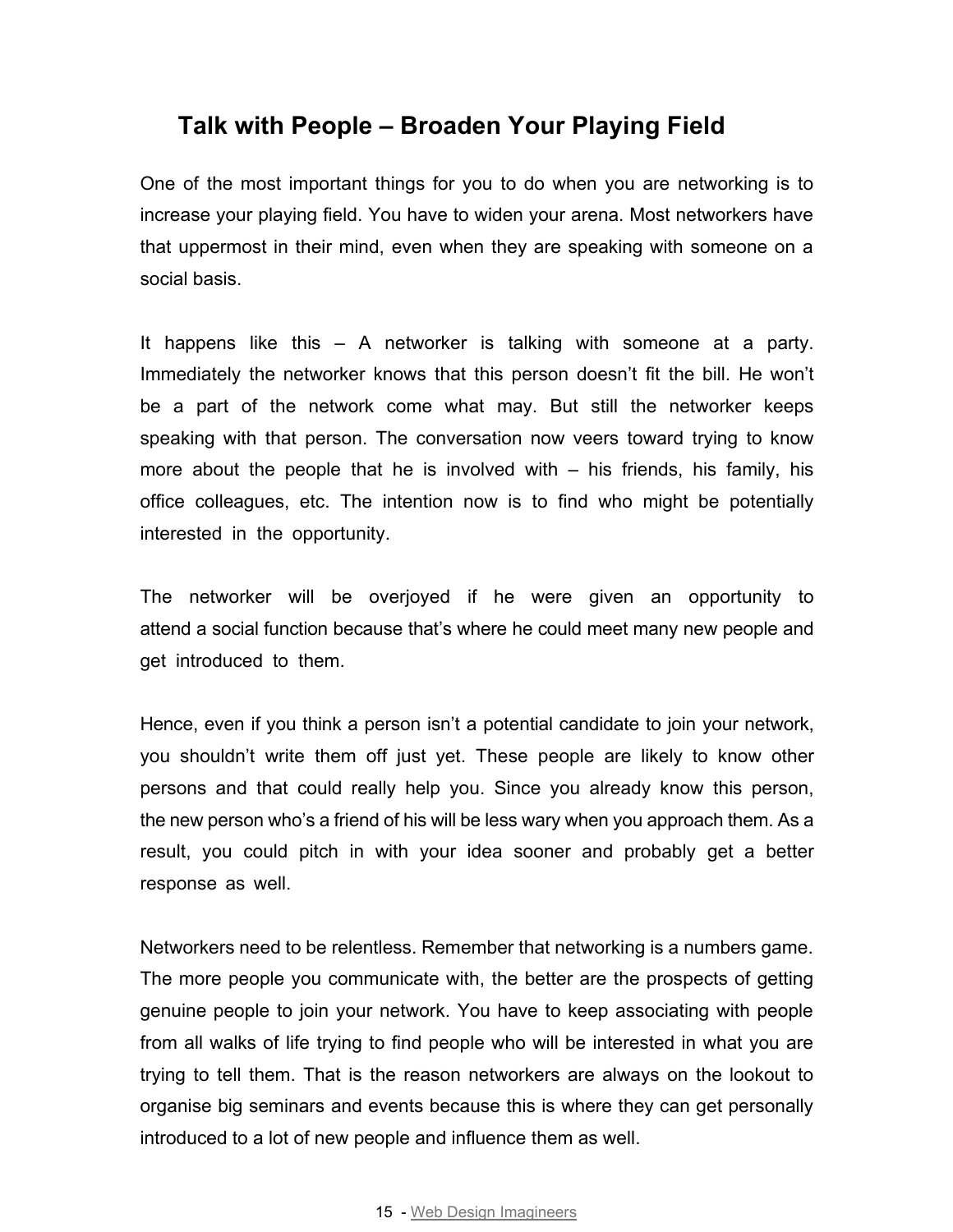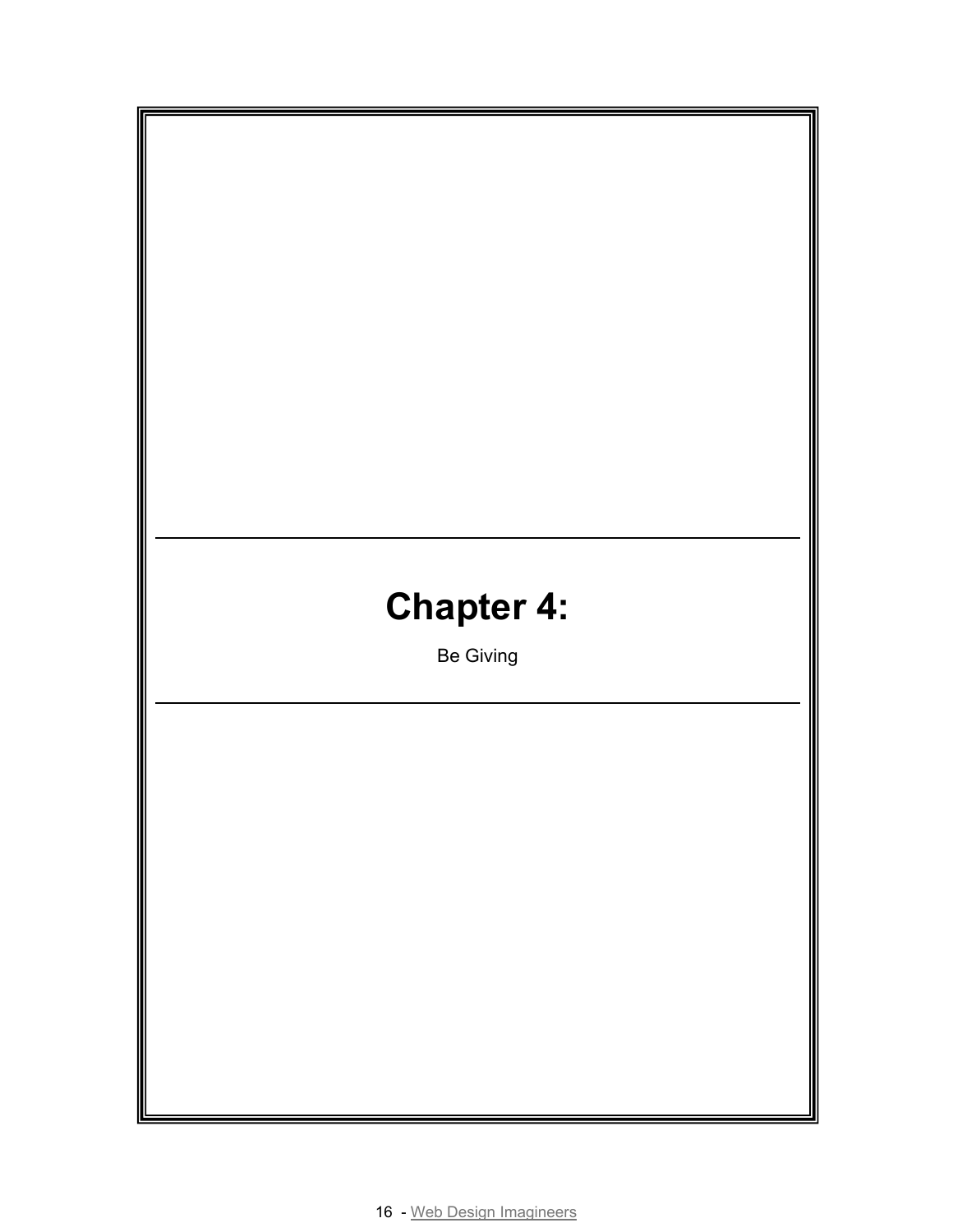*Networkers must always give something. Give and you shall receive. This adage works quite well in the networking playing field.*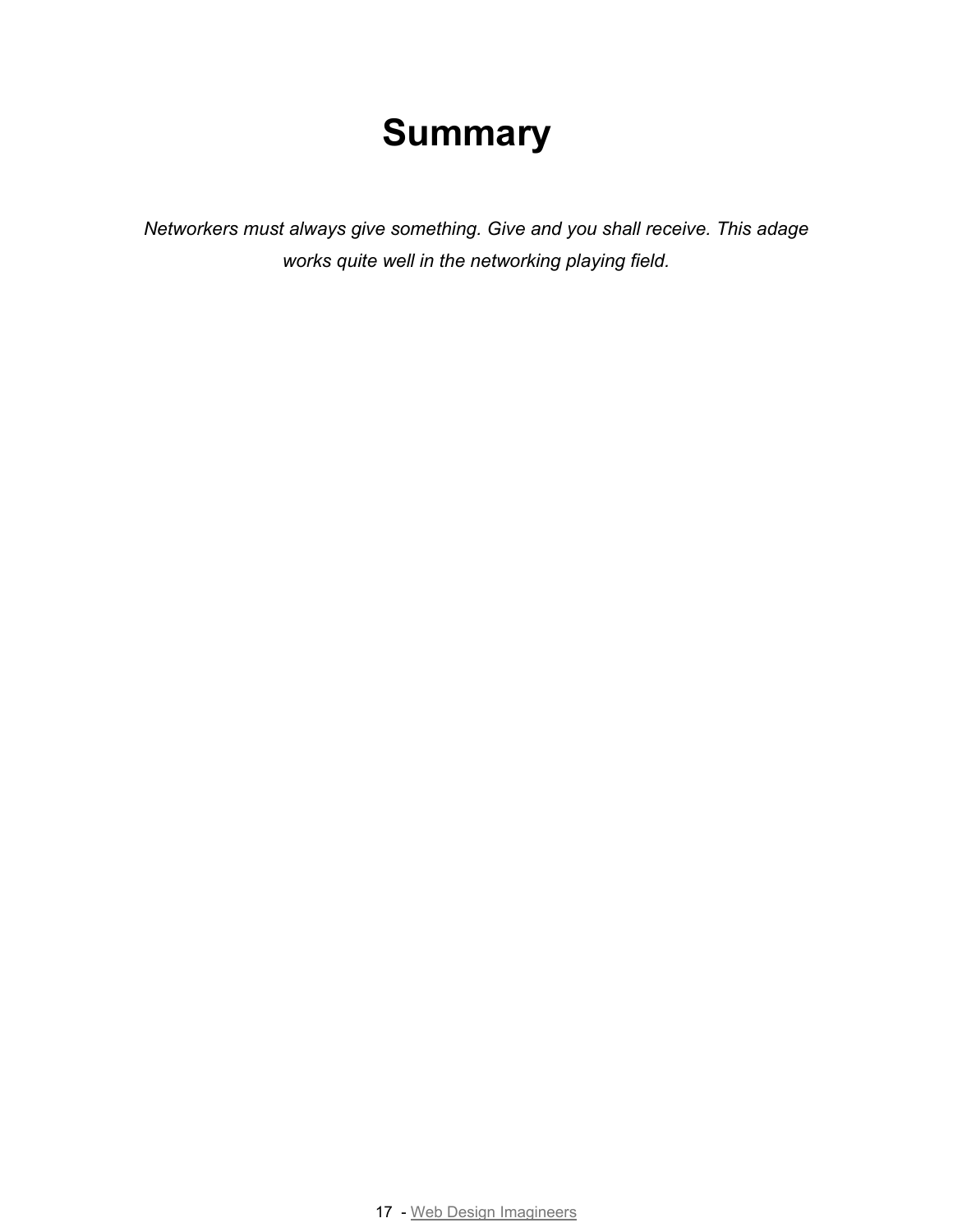## **Be Giving**

It is a wonderful way of interesting people – give. Give something always. Even giving your business card is giving, and it helps. People won't right away want to be associated with you, especially right at the first moment they have heard about your opportunity. They will want to bide their time. However, they might go home and then think about you, your opportunity and then decide to call you.

But we are not talking about such giving. We are talking about giving something material, something of utilitarian value. Think about giving a small gift like a branded keyfob, pen or a bookmark. These things don't cost much, but they will be used and therefore you will be remembered. This is a good way of networking. Even multimillion corporate companies tell their employees to network using such things.

You can also give in other ways. Organising a small event and inviting some people who might be potential candidates for your network will work too. You can be frank about it. Tell them that you will be explaining to them your new business opportunity. Serve a few light refreshments but no alcohol!

More importantly, when you socialise with them in this manner, they get to know you better. They understand the kind of personality you are. Many people equate business with the businessperson running them, and this is much more profoundly seen in the networking world. A lot of people might join your opportunity because they begin to like you. Hence, in the networking world, it is important to indulge people sometimes. The word of your gifts passes on quickly and sooner than you think a lot of people will be interested in the opportunity that you are promoting.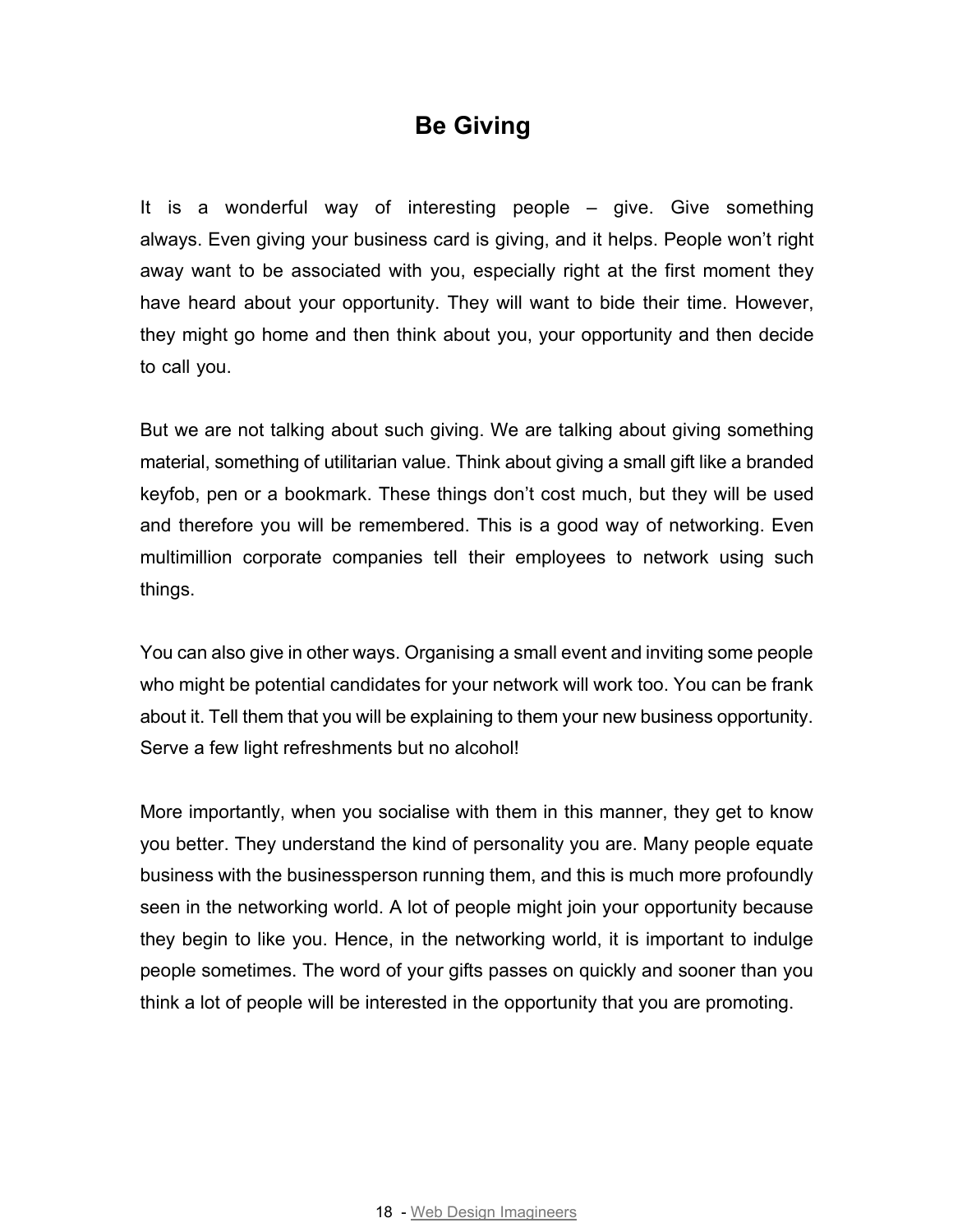Giving such things might be heavy on your wallet, but when you think of the returns that you may get, they will really seem to be a worthwhile idea.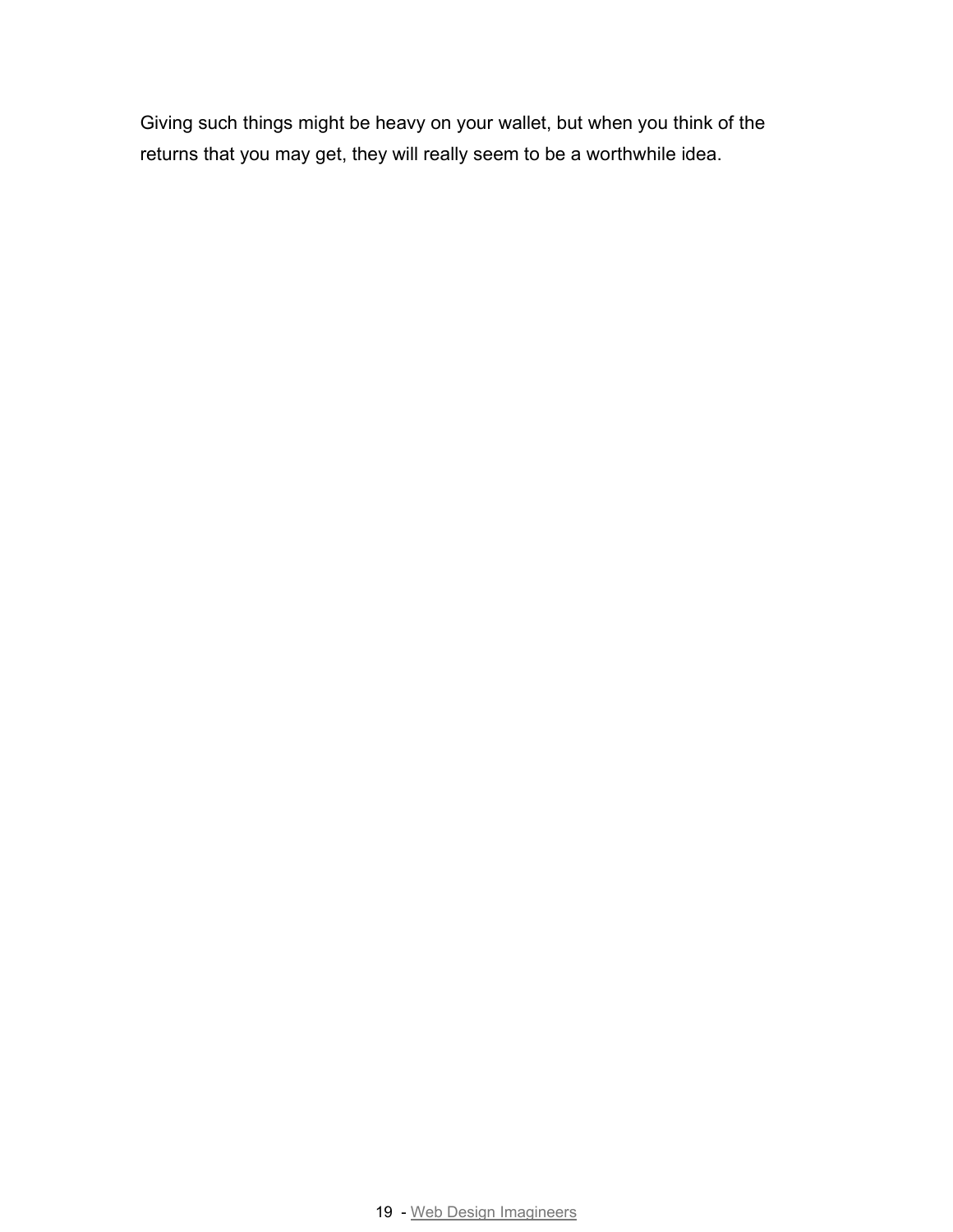# **Chapter 5:**

Always Get Back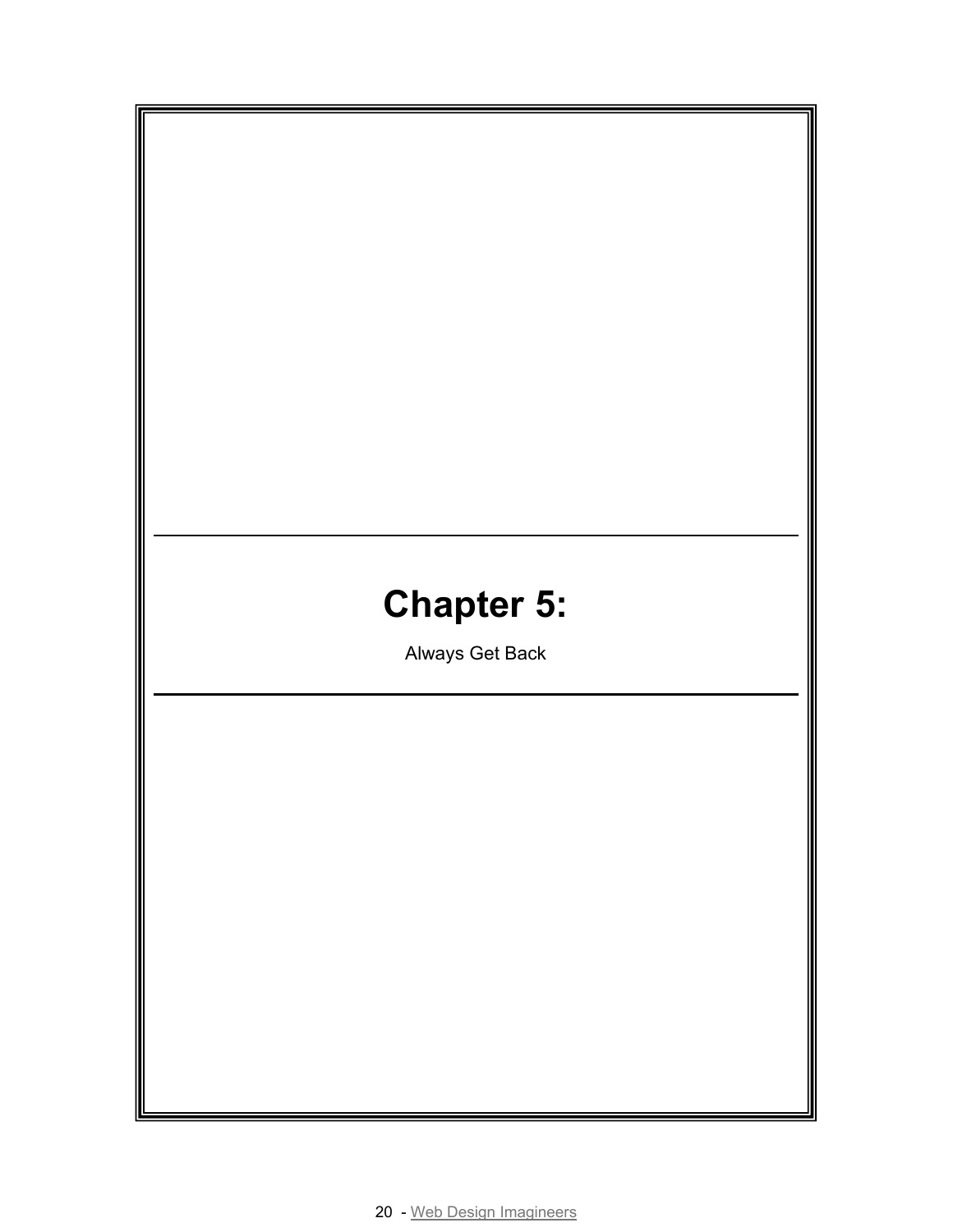*Networking is rarely a onetime success. You have to keep trying.*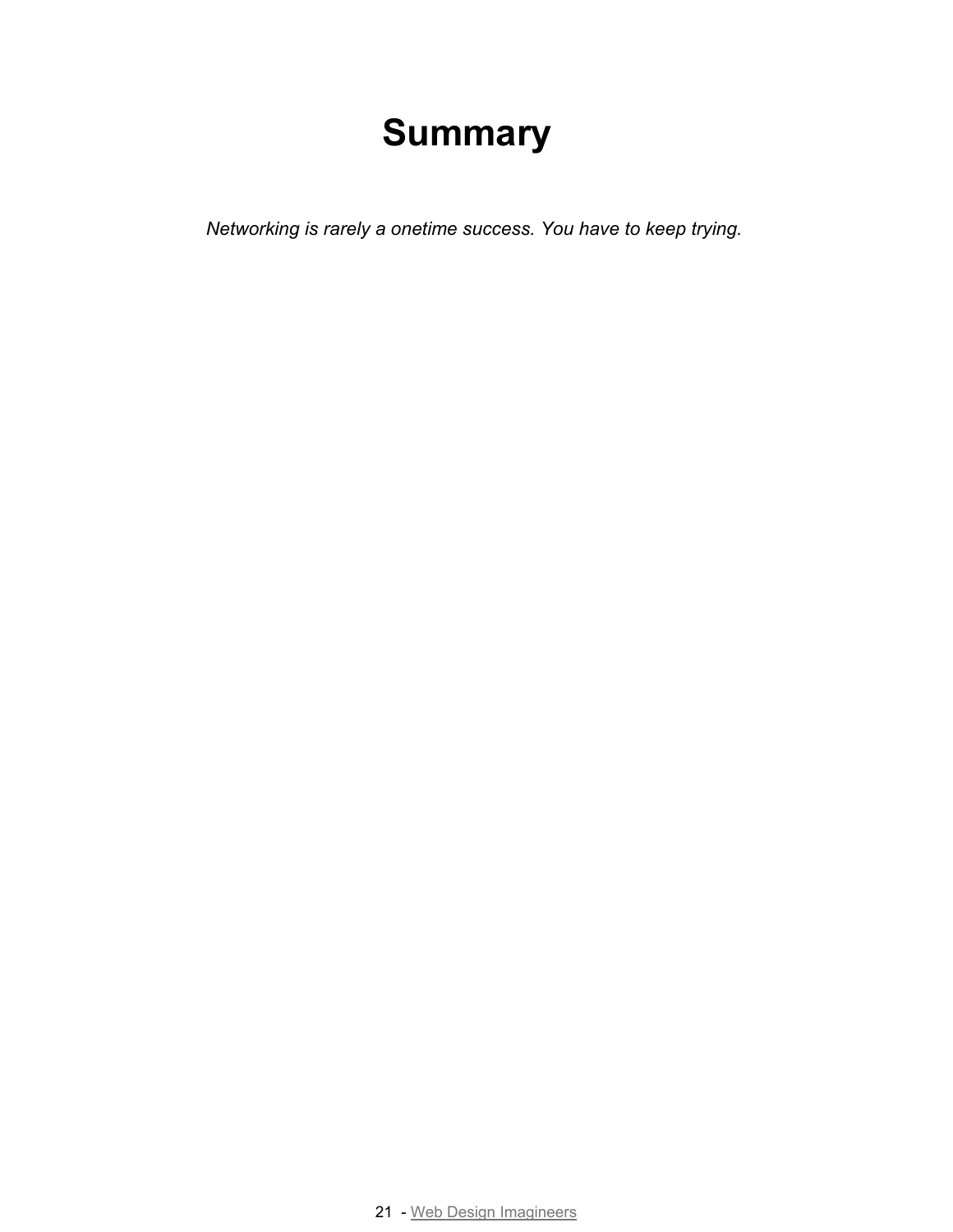## **Always Get Back**

Research has shown that the first meeting is never the clinching meeting for any business deal and the second meeting almost always is. When you are meeting someone for the first time, they don't know you. Even you don't know them. So, even if you are a great networker, you might not be able to get through to them. However, things are much different when we talk about the second meeting. In most cases, the second meeting is called by the person who you gave your contact information to in some way, such as a business card. They must have pondered over this and then decided to call you. When you hold a meeting in such a scenario, they have almost made up their mind that they want you. Therefore, this meeting almost always helps in closing the deal.

But, that doesn't mean you have to always wait for the other person to call you back. That will happen only in very rare circumstances. The norm is that you will have to get back to them. Keep a note of whom you have given your cards too. Always ask for their card in return or at least note their phone number. It is a good habit to make records of these things so that you can get back to them very much efficiently.

After giving someone three days after the first chance meeting, it is time to call them and ask them if they are really interested. Some won't be, and some will be but they may have certain reservations. Meet them. Clarify their apprehensions. You will find that this meeting goes much better than the first.

During this meeting the person knows who you are and they also know what you are selling. Despite that they have agreed to meet you. They want you to talk to them more about your opportunity. This is actually for them to make a better decision about whether they would like to be associated with your network or not.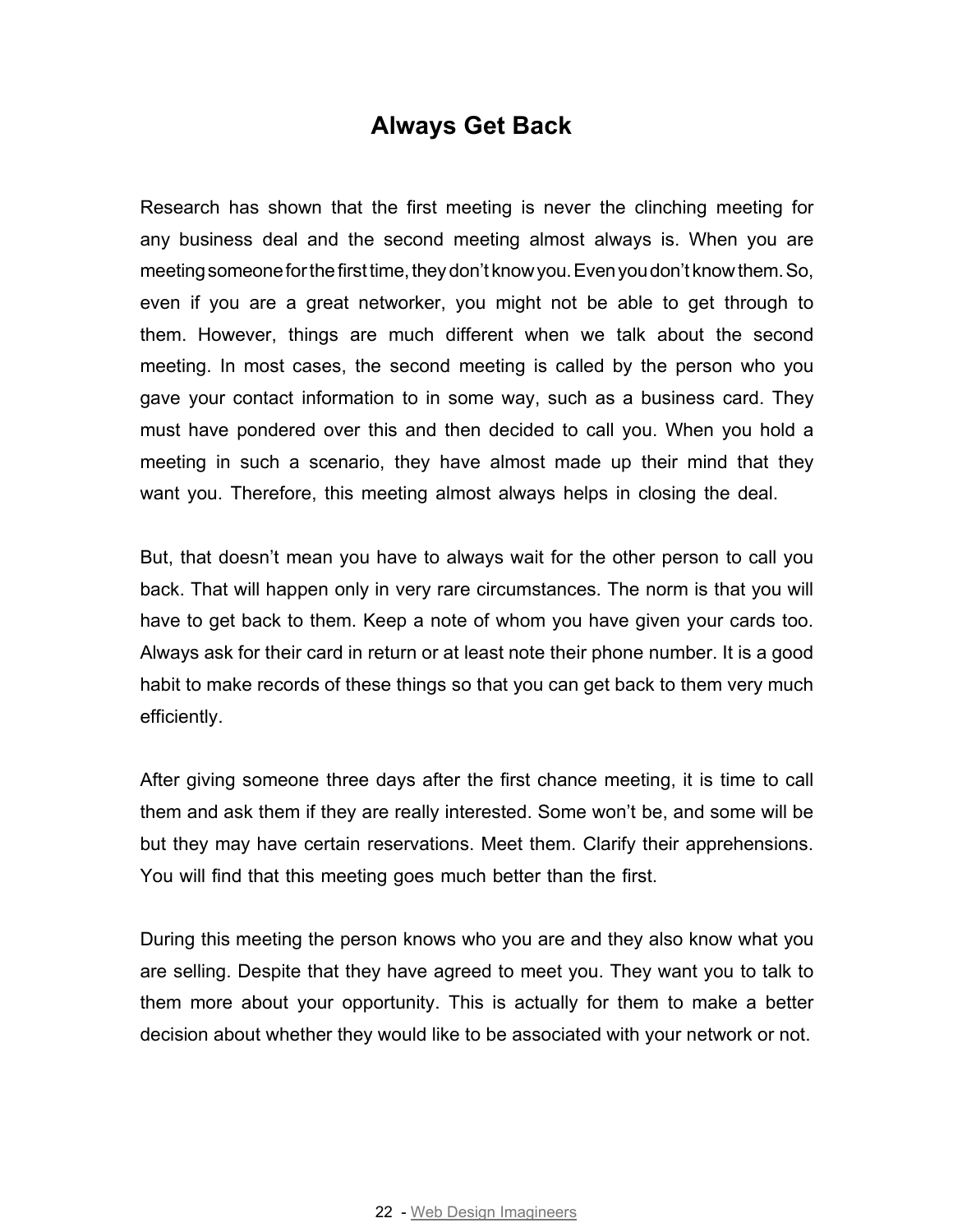# **Chapter 6:**

Meeting New People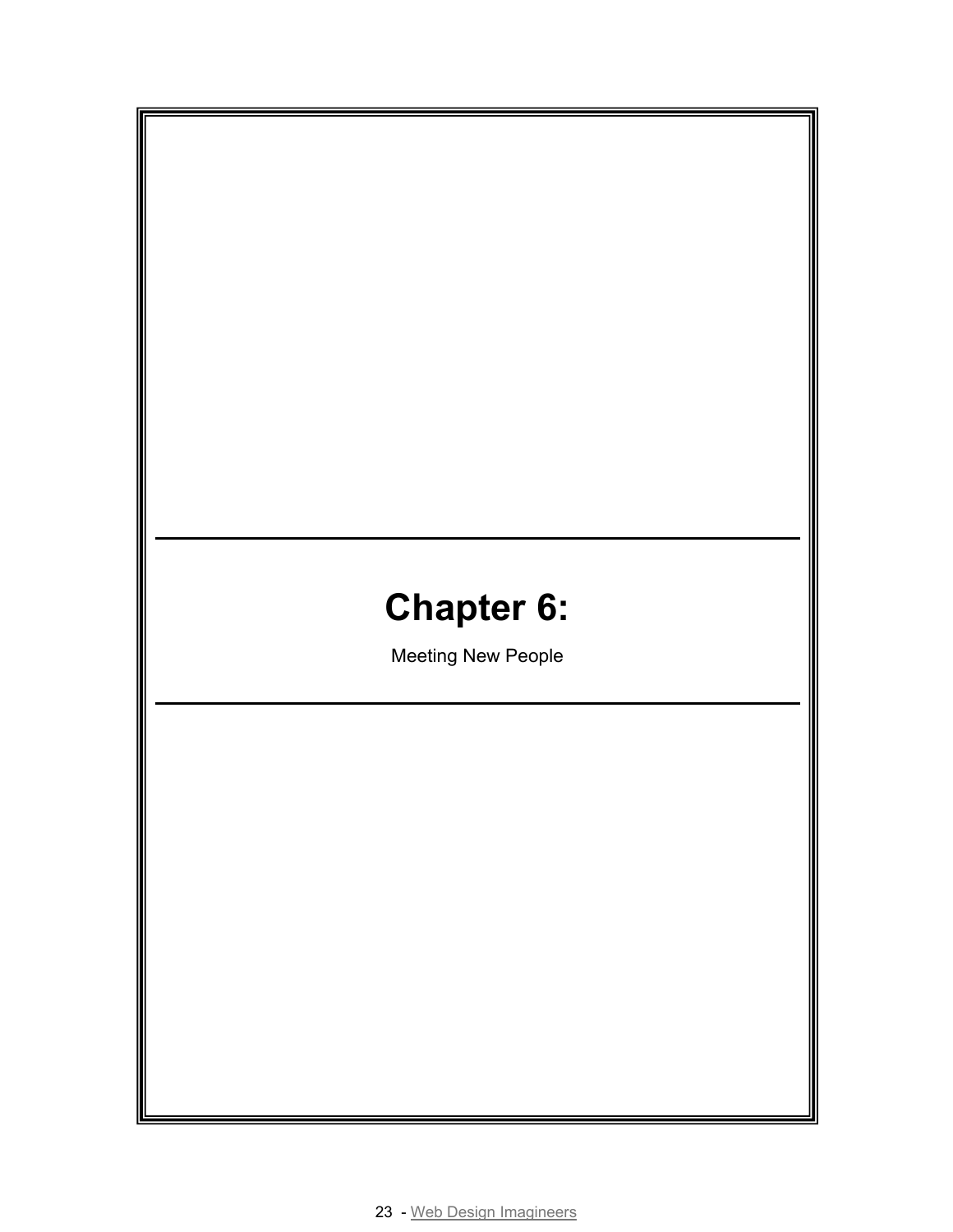*Your networking potentials increase when you meet new people. The law of direct proportions applies here, because networking is nothing but a simple game of numbers.*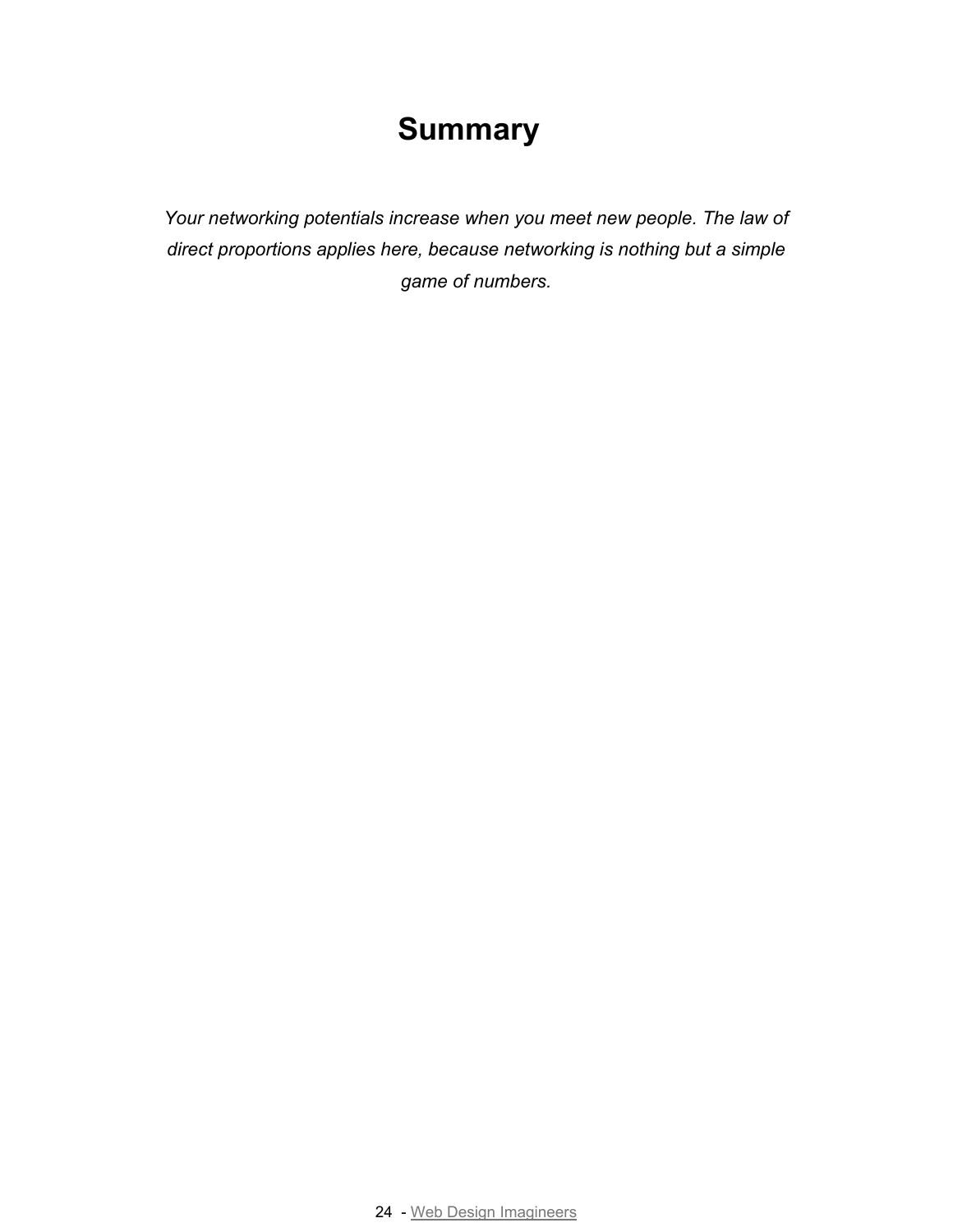#### **Meeting New People**

We have already seen how the law of numbers applies when you are networking. Let us see an illustration of that now. If you were to meet only 3 people in a day and network your opportunity to them, you cannot guarantee even one of those people converting. However, if you were to meet 30 people in a day, you could expect a few conversions. Now think – what would happen if you could meet and network to 300 people each day?

It works in direct proportion, and the more people you network to, the better chances you have of building your network further. That is why all intrepid networkers are trying to get in touch with as many people as possible.

But is it possible to reach out to 300 people in a day? Probably you aren't aware of it yet, but popular networkers are reaching to thousands of people in a day. How are they doing that? The simplest way is by hosting seminars and workshops. If you have a modicum of business going on, you could promote that as well and host a seminar. Advertise it widely and invite people for free. Throw in some free eats and a Coke, if you can afford it. Don't worry, it will all be an investment. Then prepare a beautiful and inspiring speech. (Not a bad idea to get a professional writer to pen it for you. There are many good copywriters around) Perform well and provide people some incentive at the end for signing in right away. Provide another smaller incentive for joining within 3 days. You will find a lot of people converting right away and you will see a few more joining within the next 3 days as well.

It works. Your first seminar might be not as successful, but your subsequent ones will see greater successes. This is a confidence-building exercise actually. As you host more and more you become more confident and suddenly you are the best speaker around. Tap on this talent. There are a lot of personality building courses to help you along.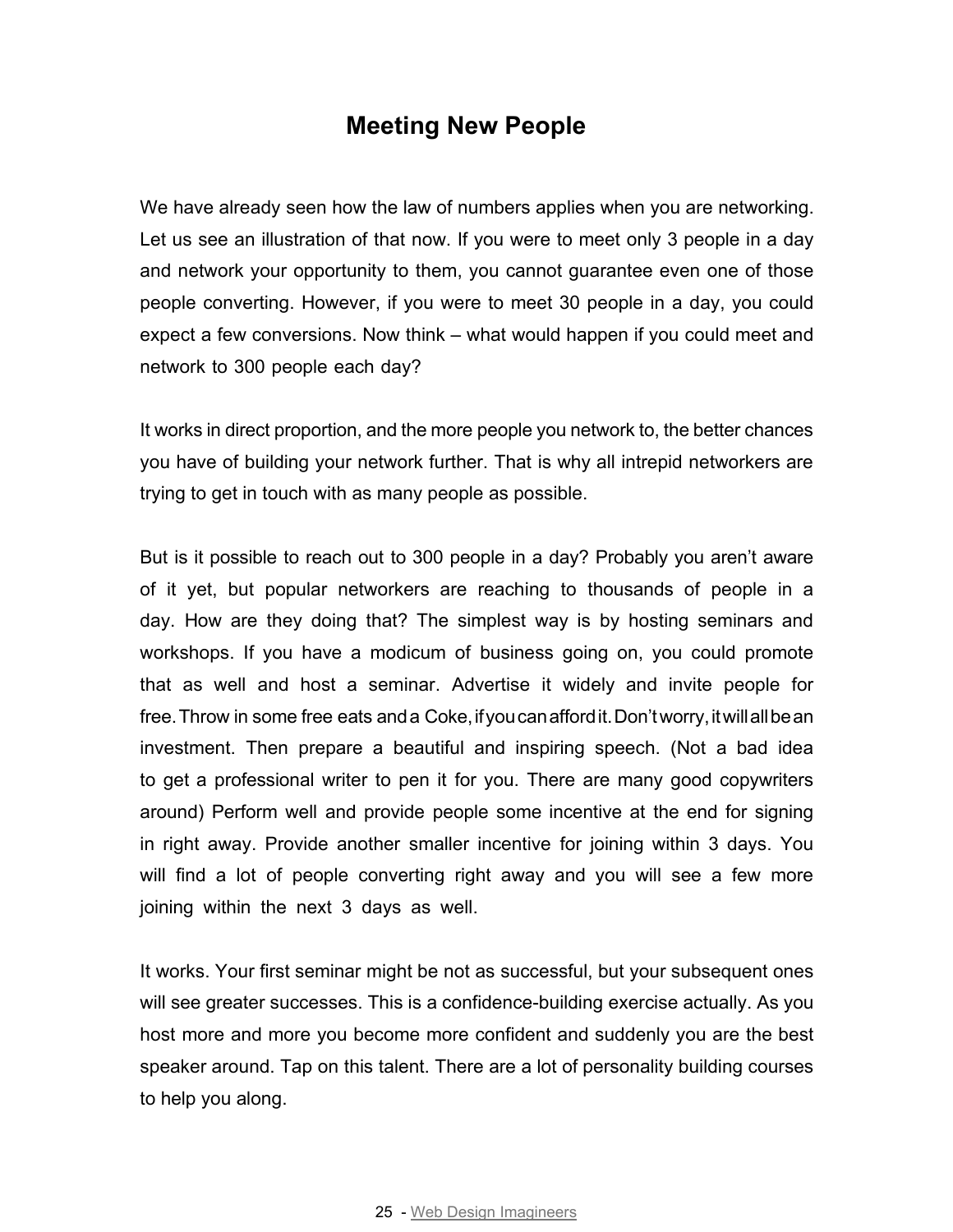At the same time, you must keep looking at people all around you. Try networking to anyone that comes within three feet of you! In fact, this is a popular marketing rule, famous as the *Three Feet Rule*. People who come in proximity to you will always listen to what you are telling them.

Remember that each person that joins your network has a potential of bringing in more people. Hence, never lose out on an opportunity to network with people.

It was said once that you must never let a lead "dead end". If a person is not the right one, perhaps they could give you a few contacts who may be interested. Apply that rule all along the way and somewhere down there will be people who are interested in joining you.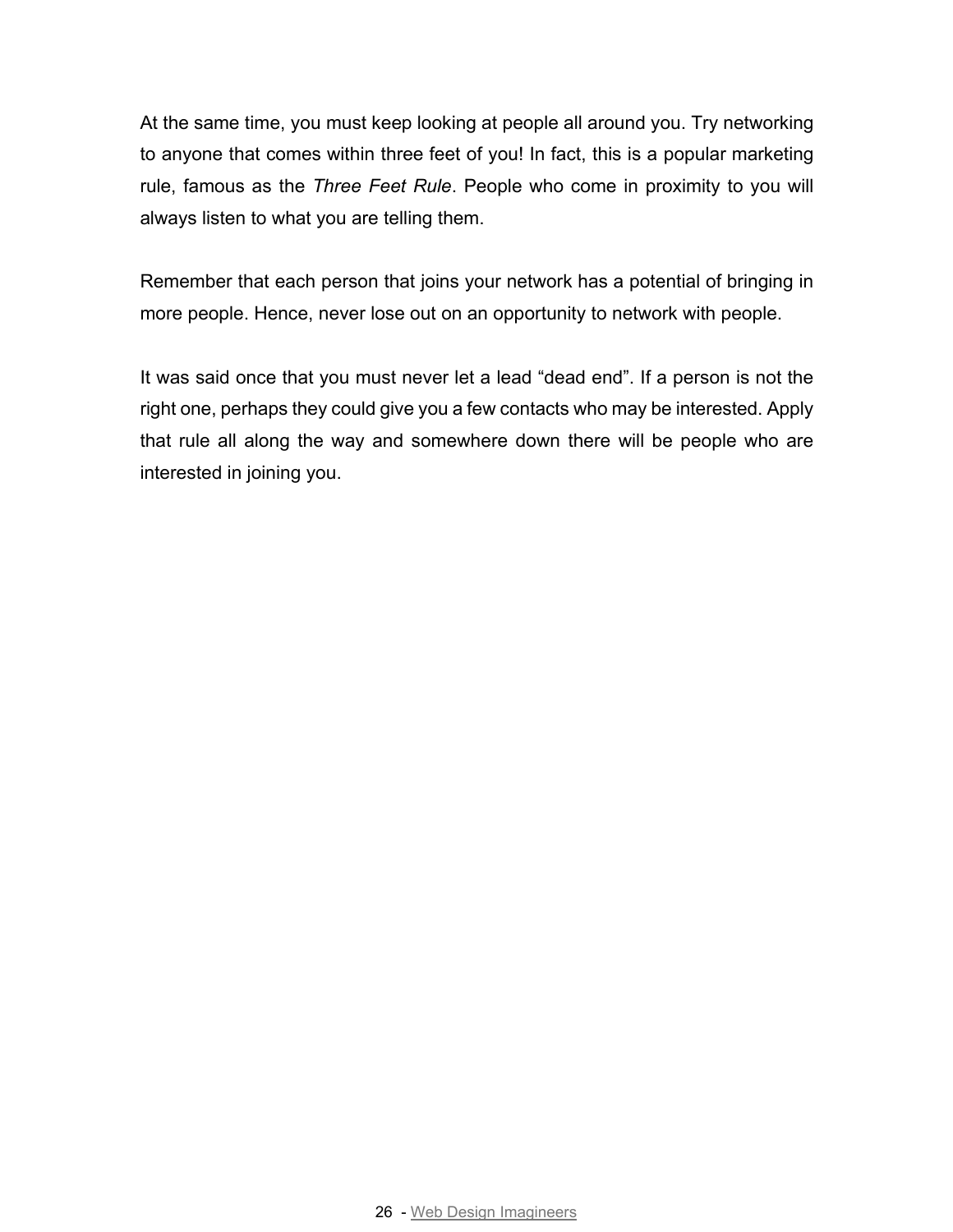# **Chapter 7:**

Finding Your Right People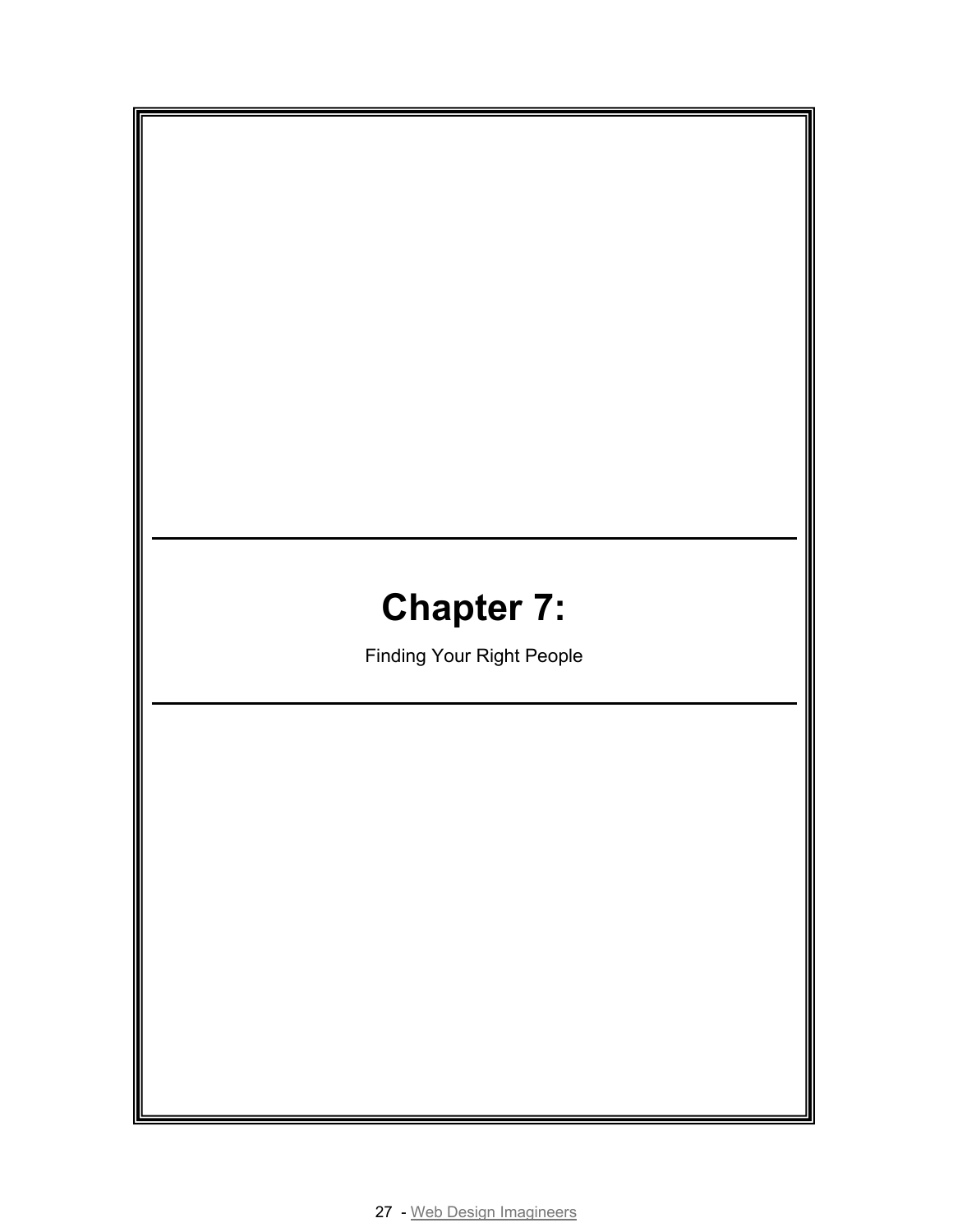*Is everyone good for your networking team?*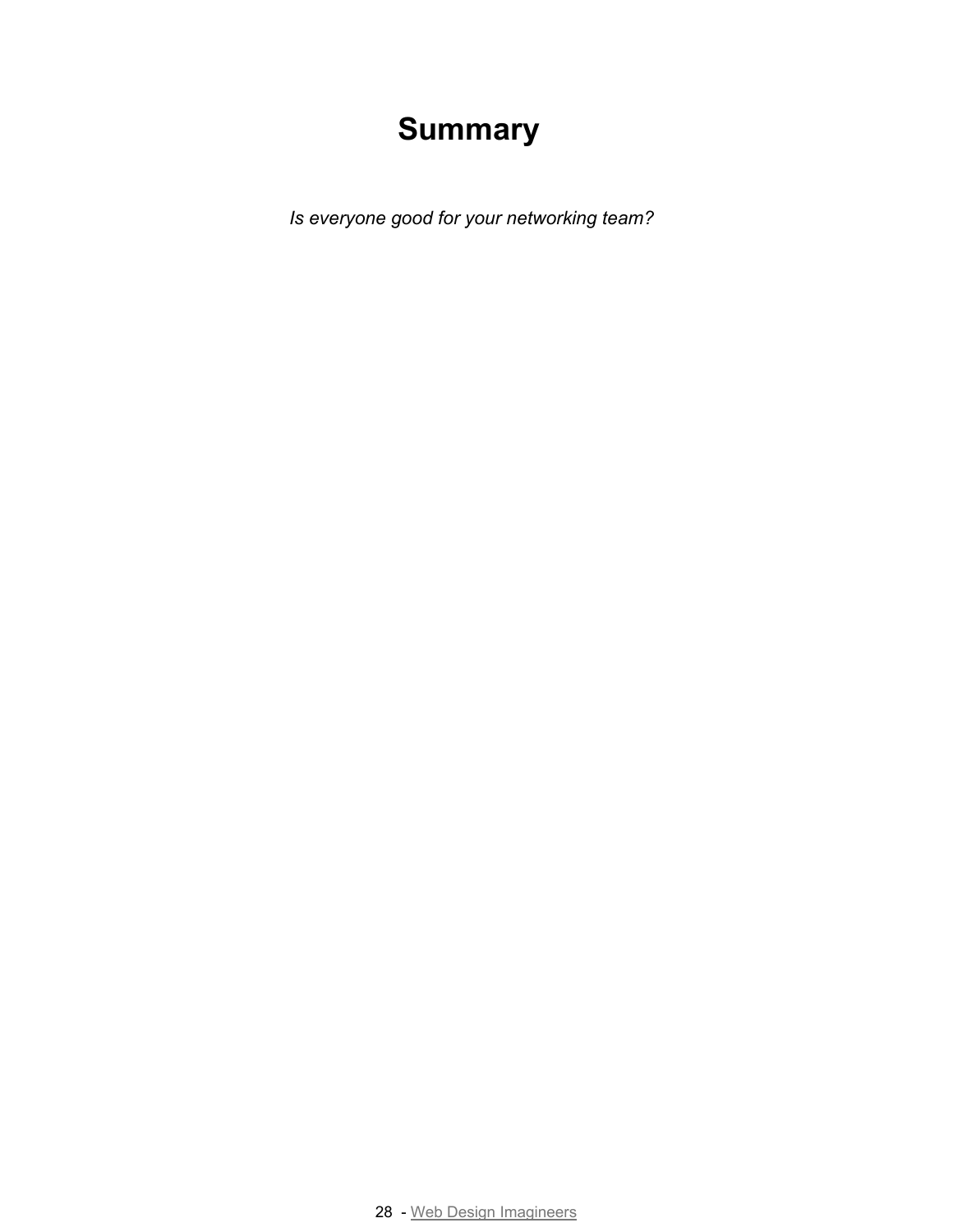## **Finding Your Right People**

Just as in anything else, even in networking, there are the good and the bad people. A network is a chain. One weak link in the chain can spoil the whole show. Most networkers try to get as many people in their network as possible, without bothering whether these people would be meaningful assets to the team or just liabilities, but you would actually do much better if you don't expend much energy on these weak links. You will need to keep prodding these people to make things happen, if at all they do, and this means you could be wasting time that you could better use in helping other people.

So, which people will be good for your network? Expert networkers are always trying to look for the following kinds of people:-

- $\rightarrow$  People who have a lot of friends
- $\rightarrow$  People who have big families
- $\rightarrow$  People who work in large organisations, the superior their post, the better
- $\rightarrow$  People who are members of popular clubs
- $\rightarrow$  People who travel a lot
- $\rightarrow$  People who are active in church affairs
- $\rightarrow$  People who host a lot of parties
- $\rightarrow$  People who are enterprising in nature
- $\rightarrow$  People who are generally extroverts in nature
- $\rightarrow$  People who are leaders in some or the other way.

These people can be very fruitful to your network because they already have a base of people who they will begin tapping into as soon as they join your network themselves. There is one more benefit – Since these people are at prominent positions in society already, you could be somewhat sure that they have great personalities. This will really help them when they are trying to build the network further ahead.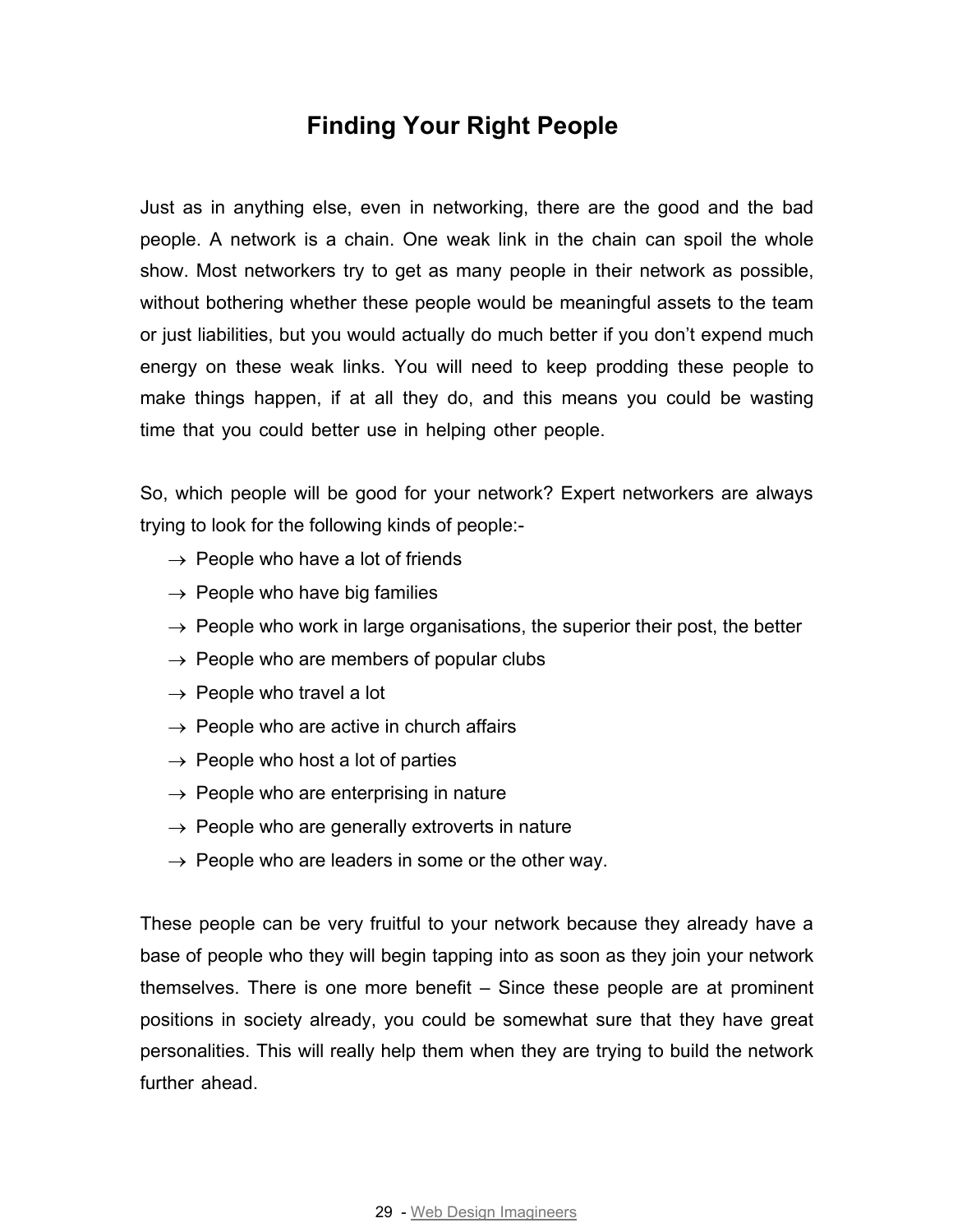At the same time, such kinds of people are easier to network to. They are already enterprising people who are willing to take risks. They won't shoot down your opportunity as soon as they hear about it like introverts do. They will weigh the pros and cons and make their decision, which will usually compel them to take up this opportunity. Since these people live to try and err, they will want to try this one out too. And, they will also put in their utmost efforts to succeed.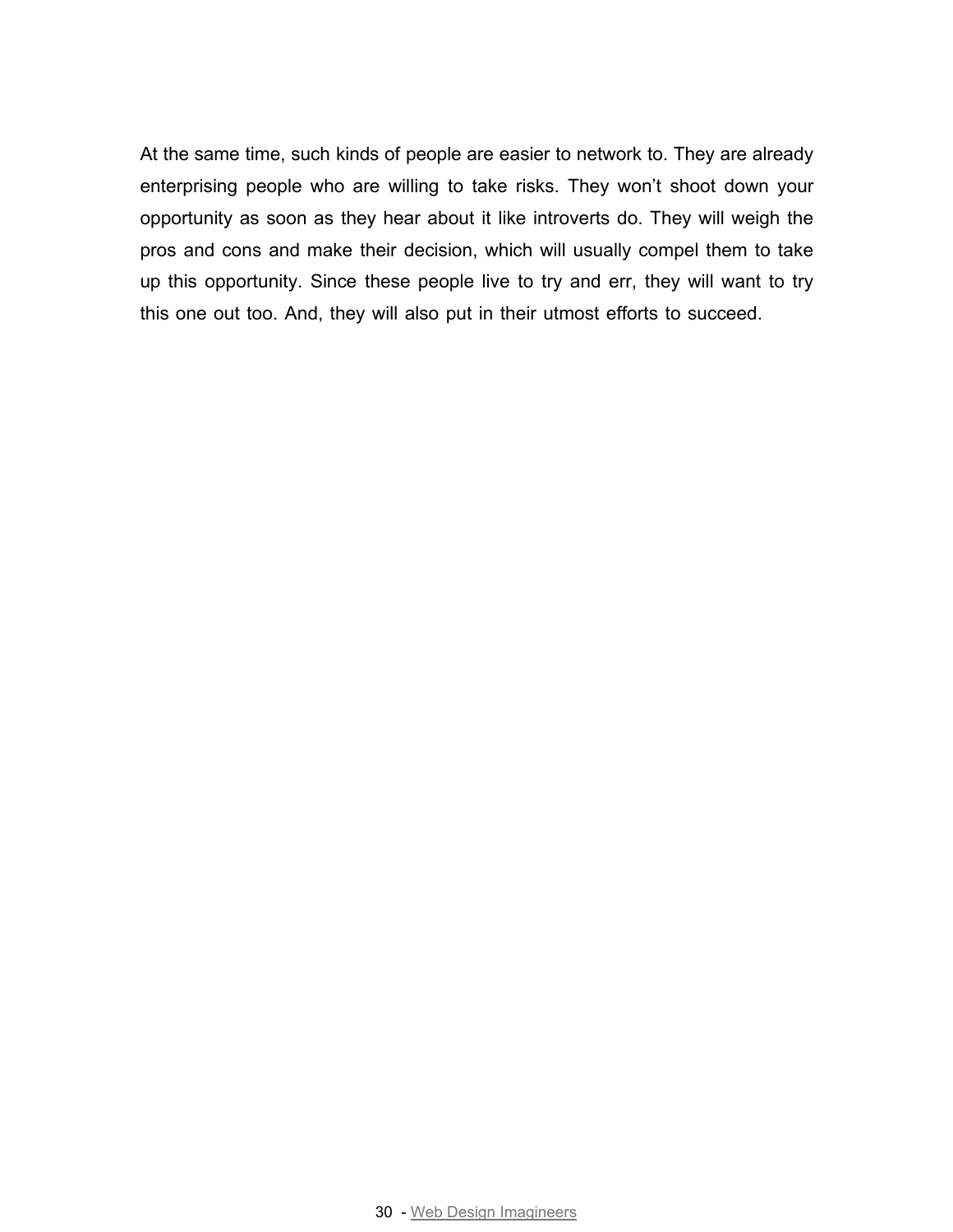# **Chapter 8:**

Being an Active Networker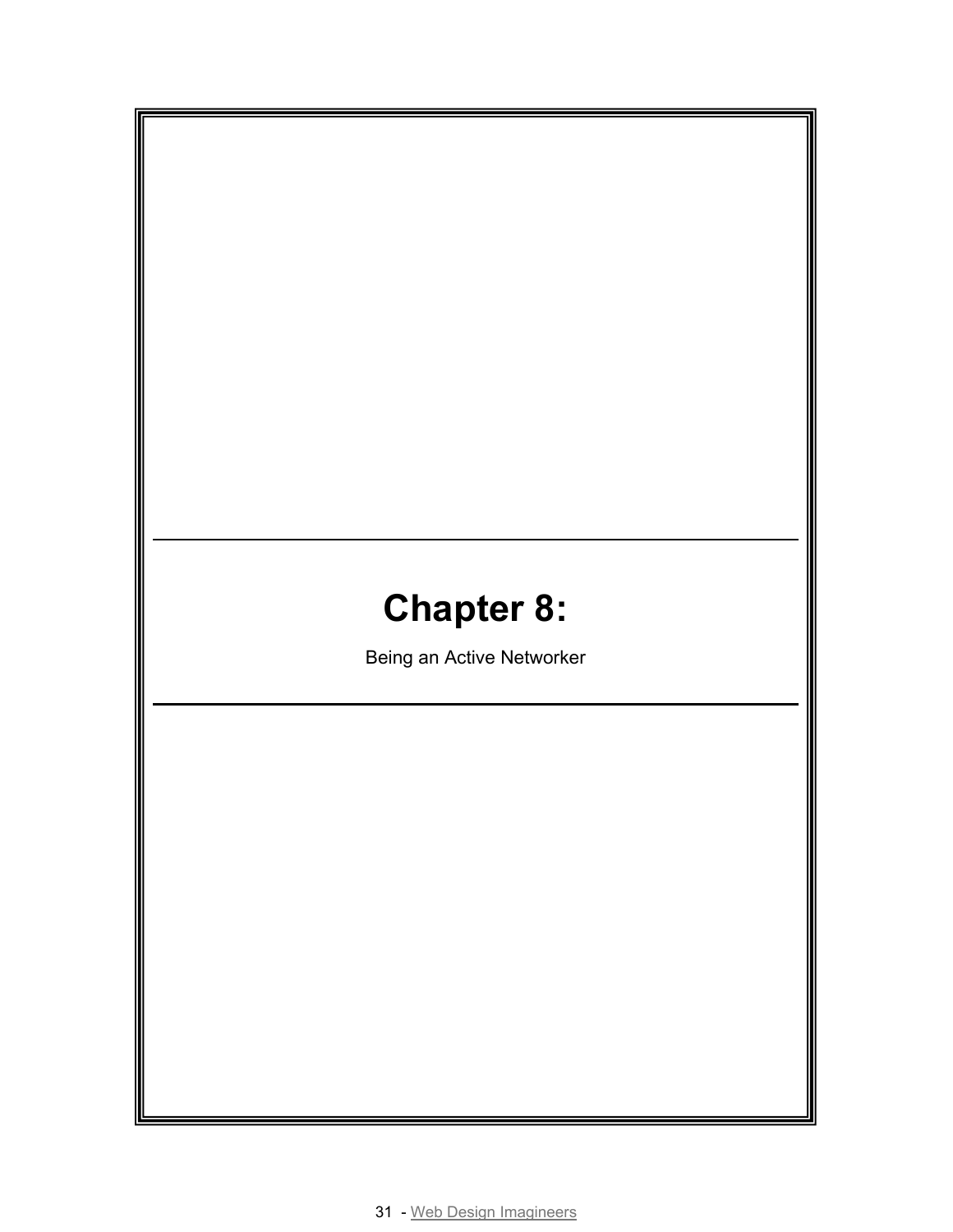*You have to be consistent, constant and collaborative.*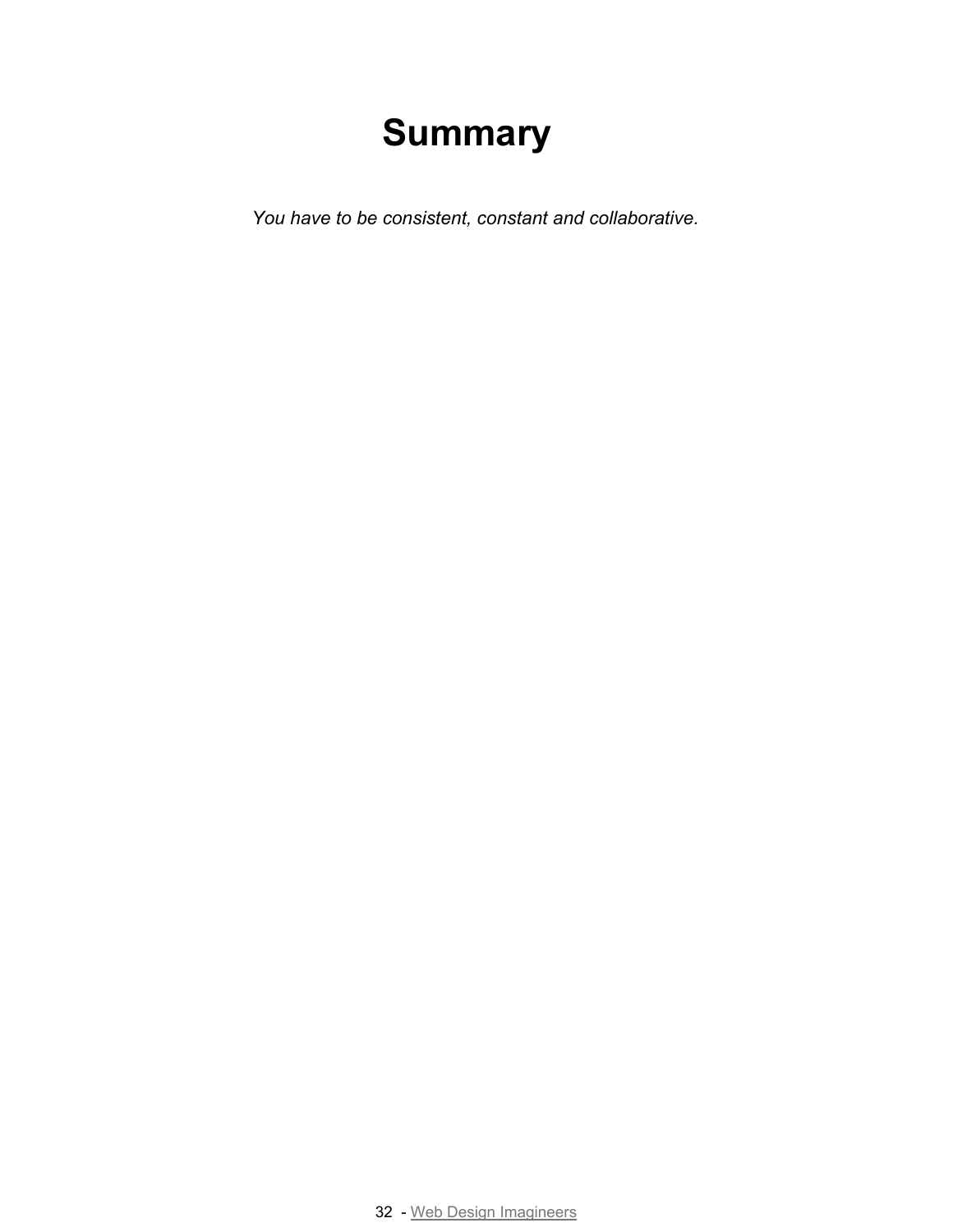#### **Being an Active Networker**

Networking is not a onetime affair. You might think that once you have got someone to join your network, your task has been achieved, but it is definitely not so. Networks can fail at any time. Any laxity on your part can mean your whole network collapsing like a house of cards.

Hence, you have to be constantly working. Here is what you must do:-

- $\rightarrow$  Always keep encouraging your network on how they can surge ahead. It is quite easy to do actually. Keep boosting their morale. Tell them how they are doing well, and tell them what they need to do further.
- $\rightarrow$  Encourage them not just by words but also by deeds. If someone tells that they are meeting with a new prospect, guide them in every way possible. Actually, you must go with them if they are new to the network. It could teach them how to do the prospecting in the right way. In the long run, this could be very beneficial to the team.
- $\rightarrow$  Never shoot down a prospect, however distant it might seem to bring them into the team. Someone in your downline tells that there's someone they would like to prospect to, but that person is not likely to join. Well, don't deter them. Let them go ahead and prospect. You never know about human nature. No one can predict in advance who will join.
- $\rightarrow$  Always keep mingling with people. Don't become so busy that you become a social recluse. That's suicide for a networker. Always keep visiting clubs, attending parties, going on sporting events, attending seminars and talks, etc. Meet new people who could be assets for your team.
- $\rightarrow$  As your team grows, these efforts must only get bigger. If you already have 100 people in your team, try getting invited to bigger dos so that you can bring your team size to 1,000. Being unstoppable is one of the inborn traits of being a networker.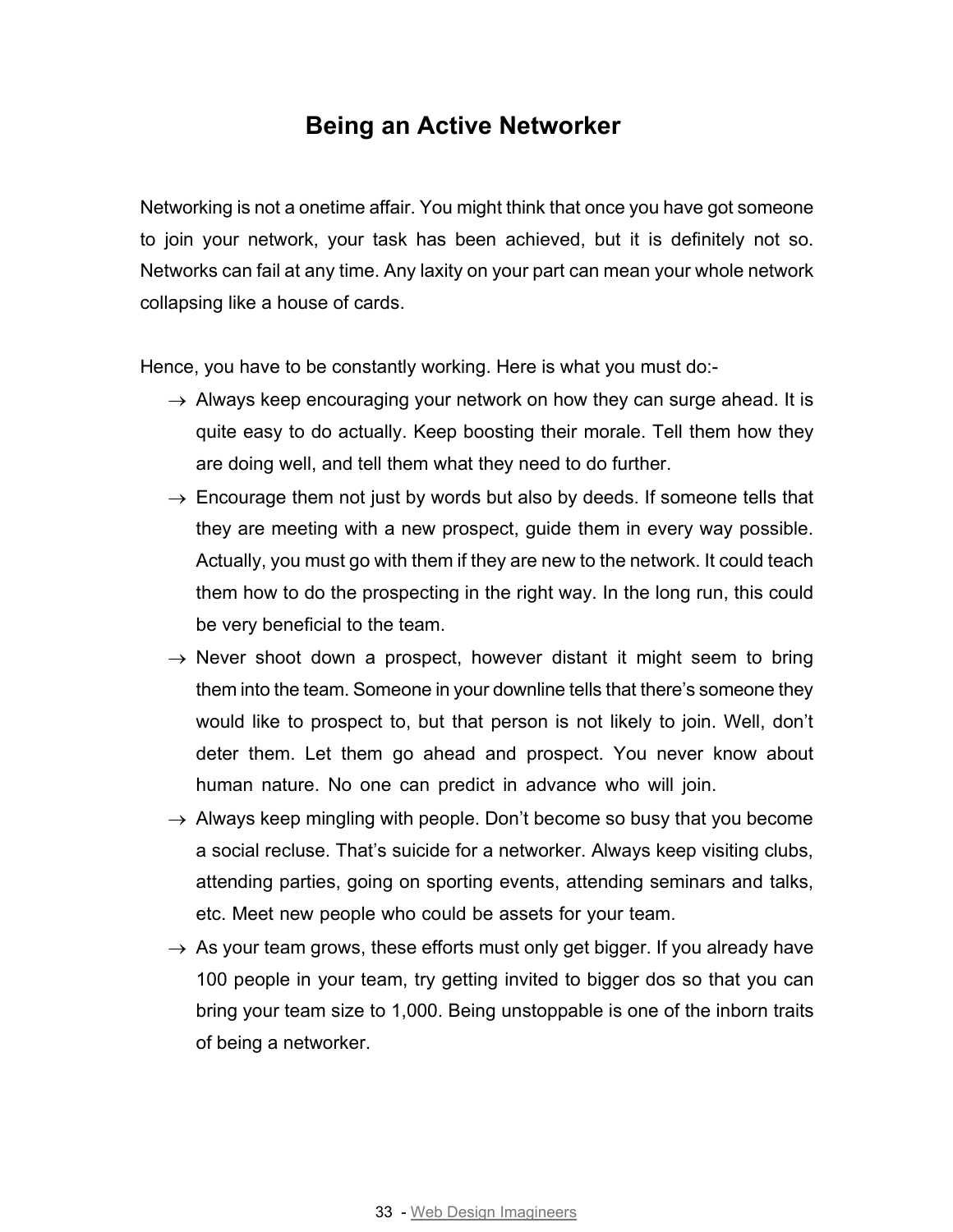# **Chapter 9:**

Using the Internet to Build Your Network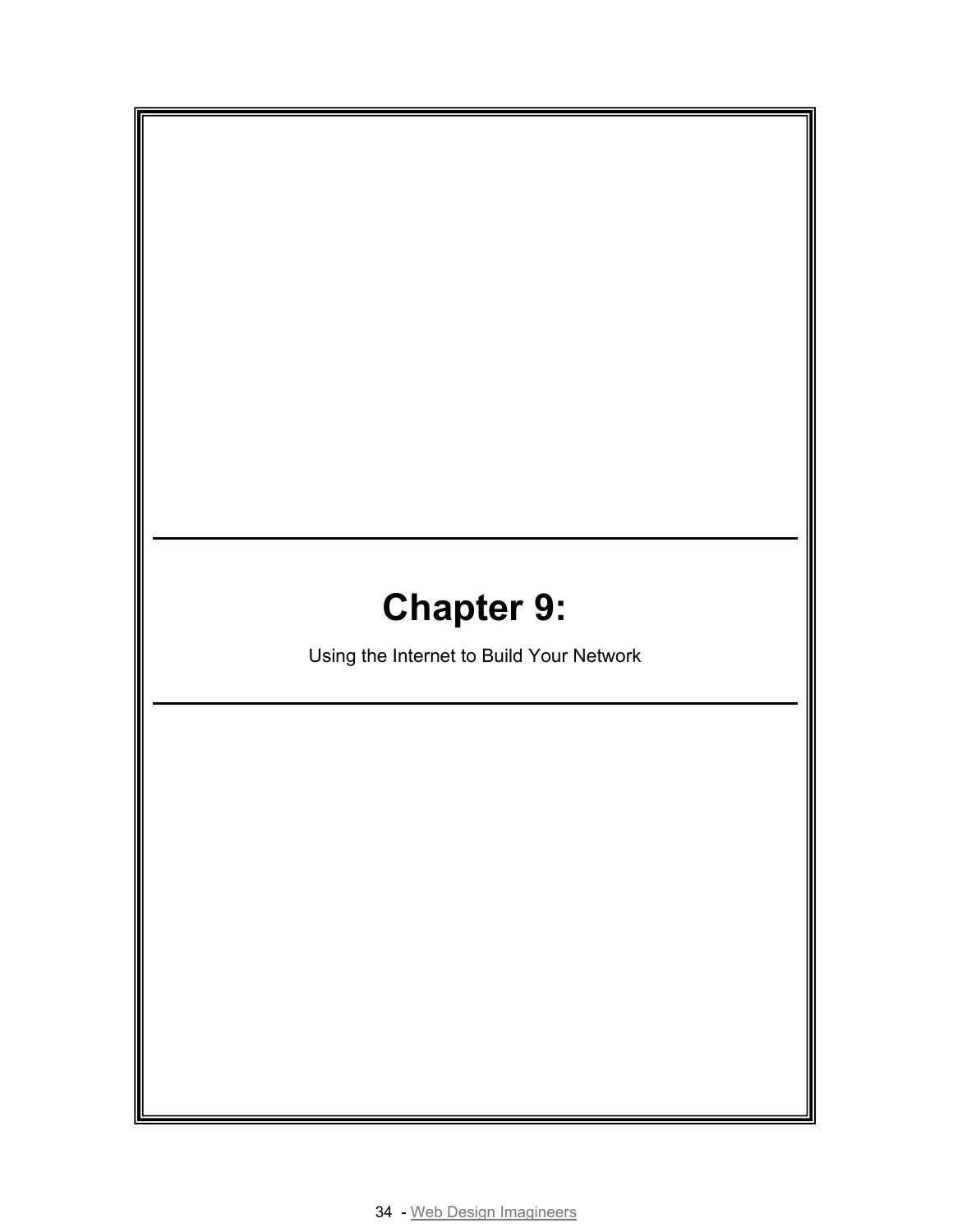*The Internet has become useful in almost everything that we do today, so how can this benefit networking?*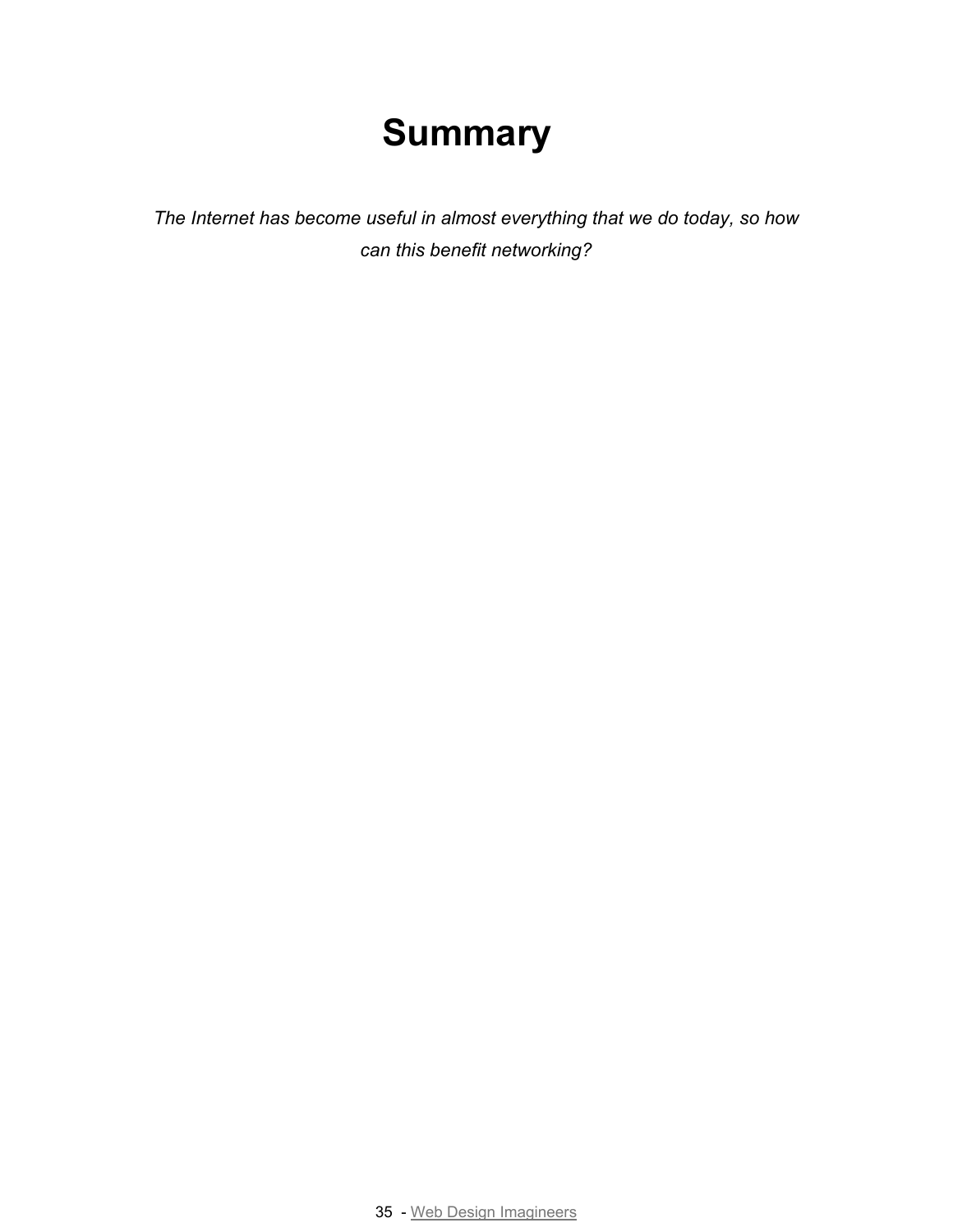## **Using the Internet to Build Your Network**

The networking potential is immense on the Internet. The main advantage here is that you aren't staying local or even national, but you are going global. People are finding millions of prospects every month by networking online. That is what multinational MLM conglomerates are doing. This is the place where you can find people who are actually interested in your opportunity. With the Internet, rejection has become passé. You can directly reach out to people who will be interested in what you have to offer.

Here are the three most popular ways in which this can be done:-

- Blogging When you blog, you are directly reaching out to people who are interested. In fact, people who are interested will only search on the search engines with those particular keywords and reach your blog. Blogs are interactive, so you could have a complete conversation with the people telling them what they need to know. You could use a blog in conjunction with something like a free eBook which could help add them to your list.
- Article Marketing Submit great articles on the Internet on directories These articles will be keyword optimised too, which means people can visit them and then click on your website link if they are interested.
- Social Networking With the help of social networking websites you could build networks of people who could be interested in your opportunity. You could even build groups and communities of people who already have an interest for what you are doing. These websites could be your best way of interactively reaching out to a lot of people.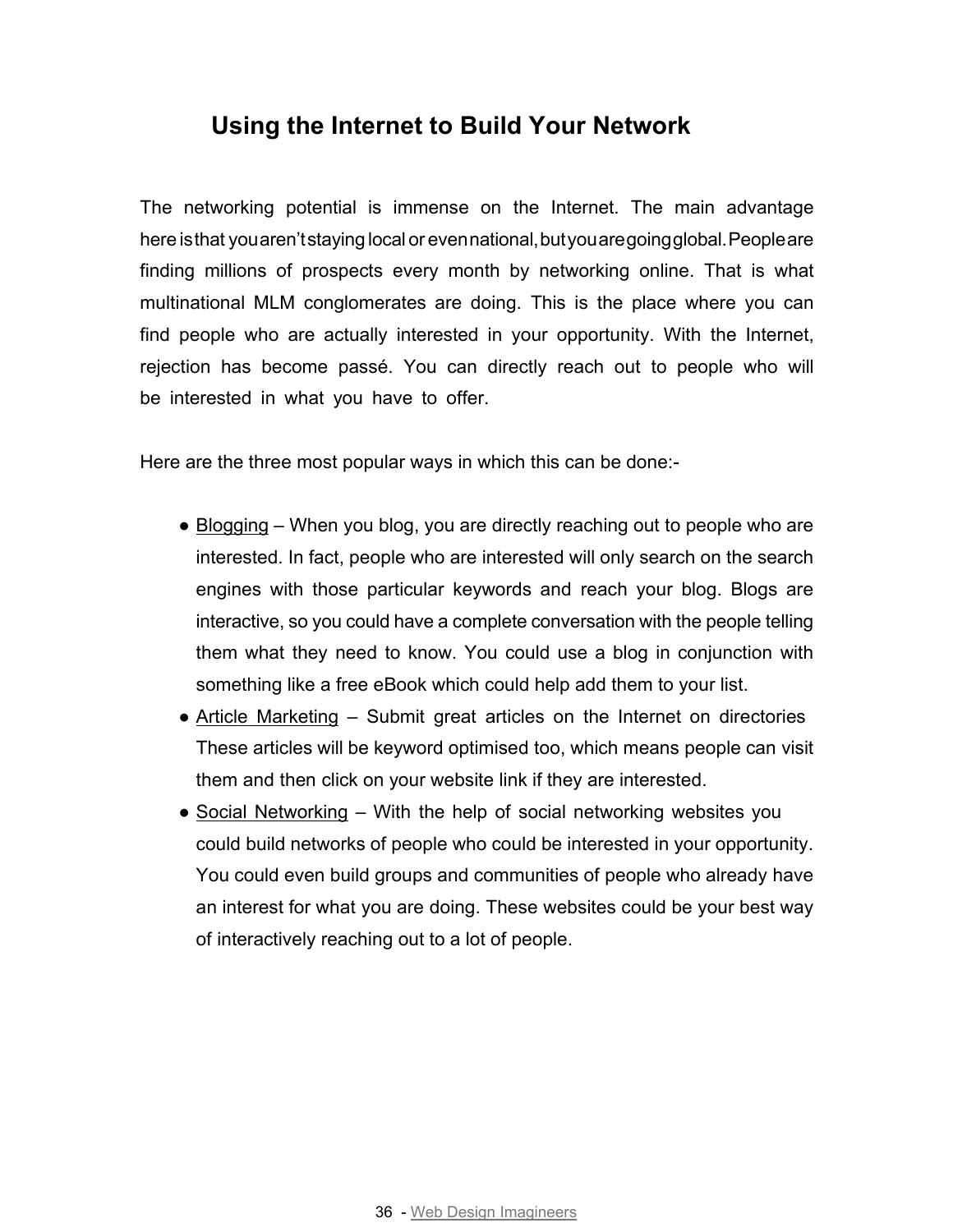These are just three ways. As you become a better Internet user, you will find a lot of other ways such as social bookmarking, using feeds, etc. which could more particularly bring a large number of people to your website.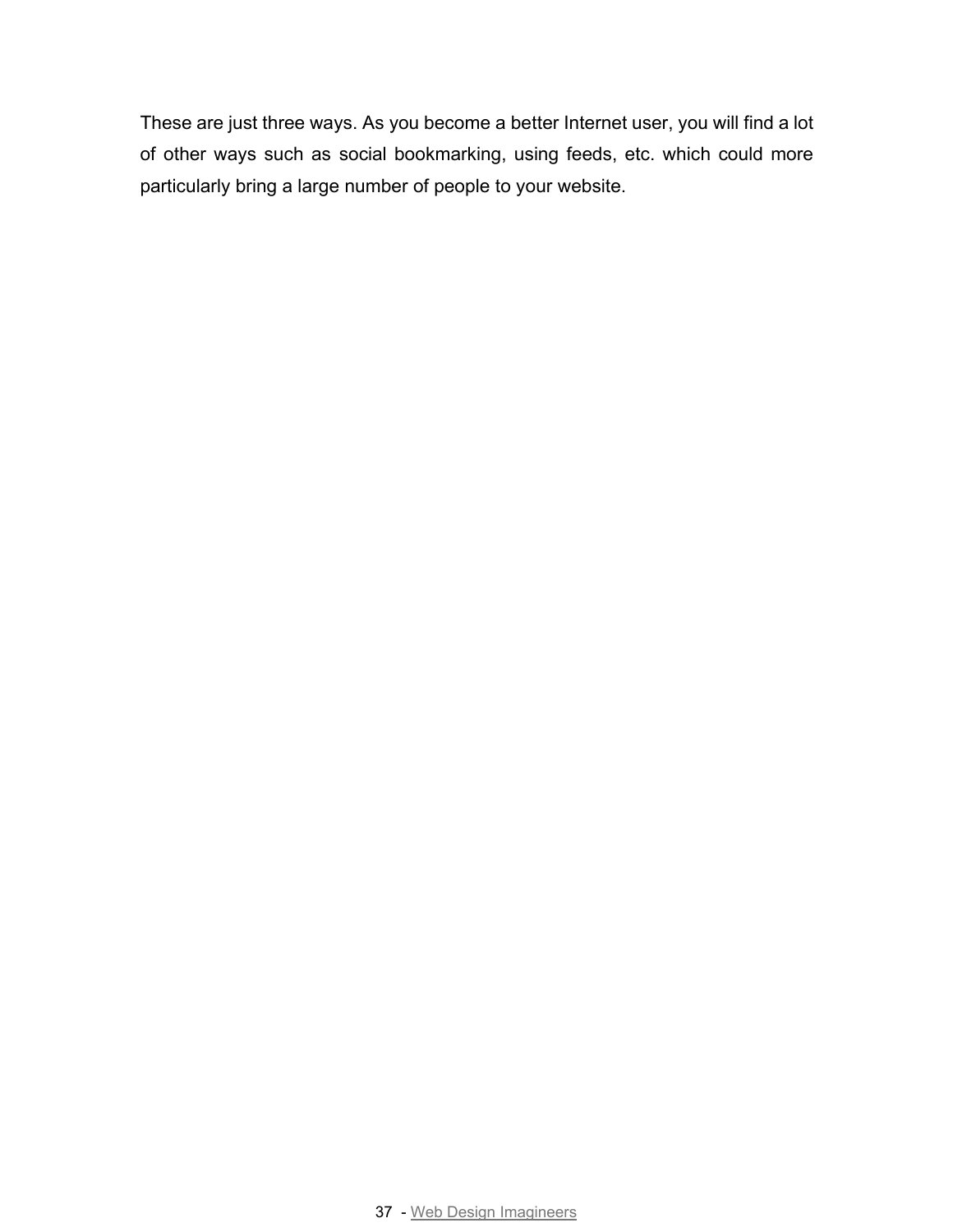# **Chapter 10:**

Keep Improving Yourself to Be a Great Networker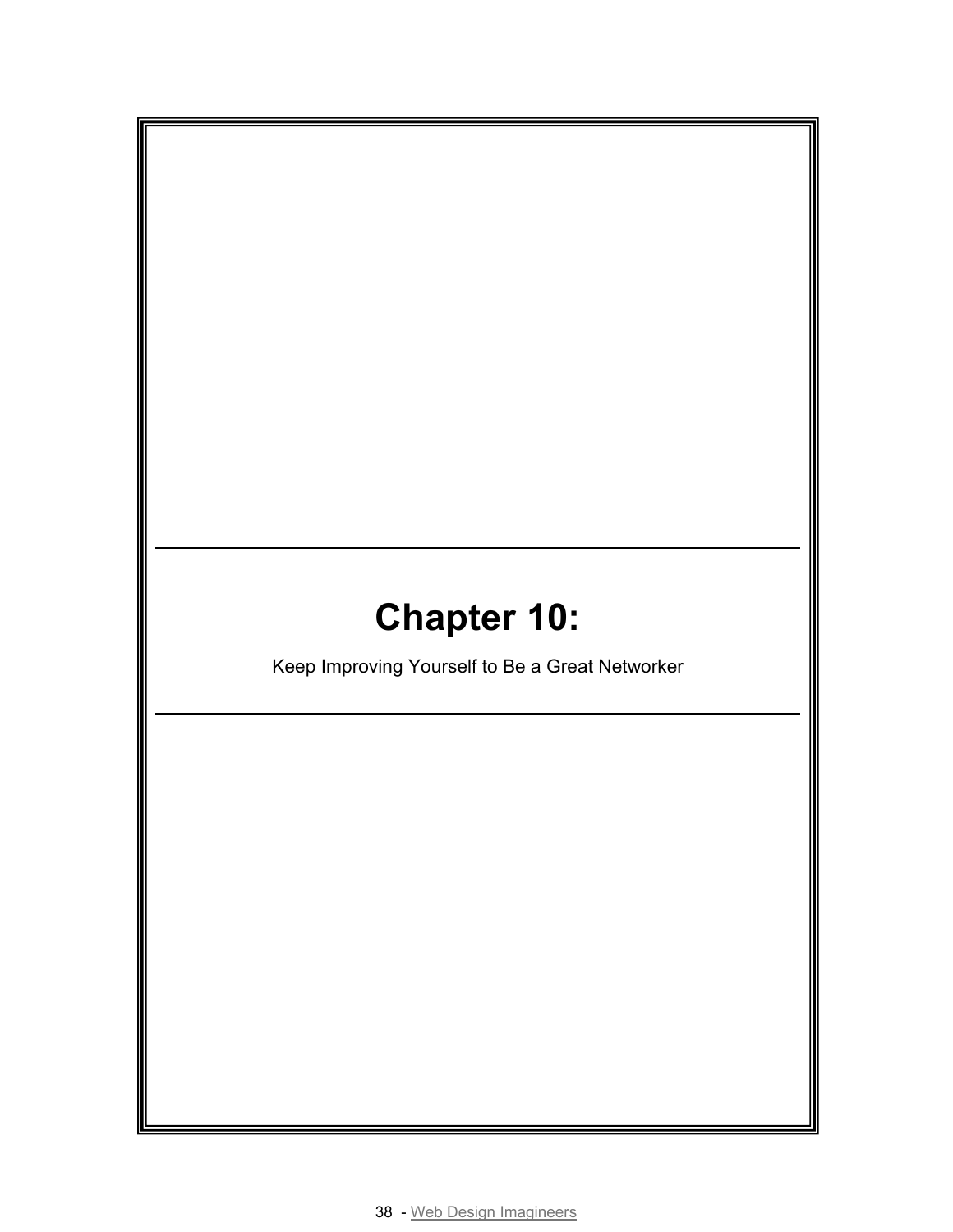*You cannot improve yourself enough when you are a networker.*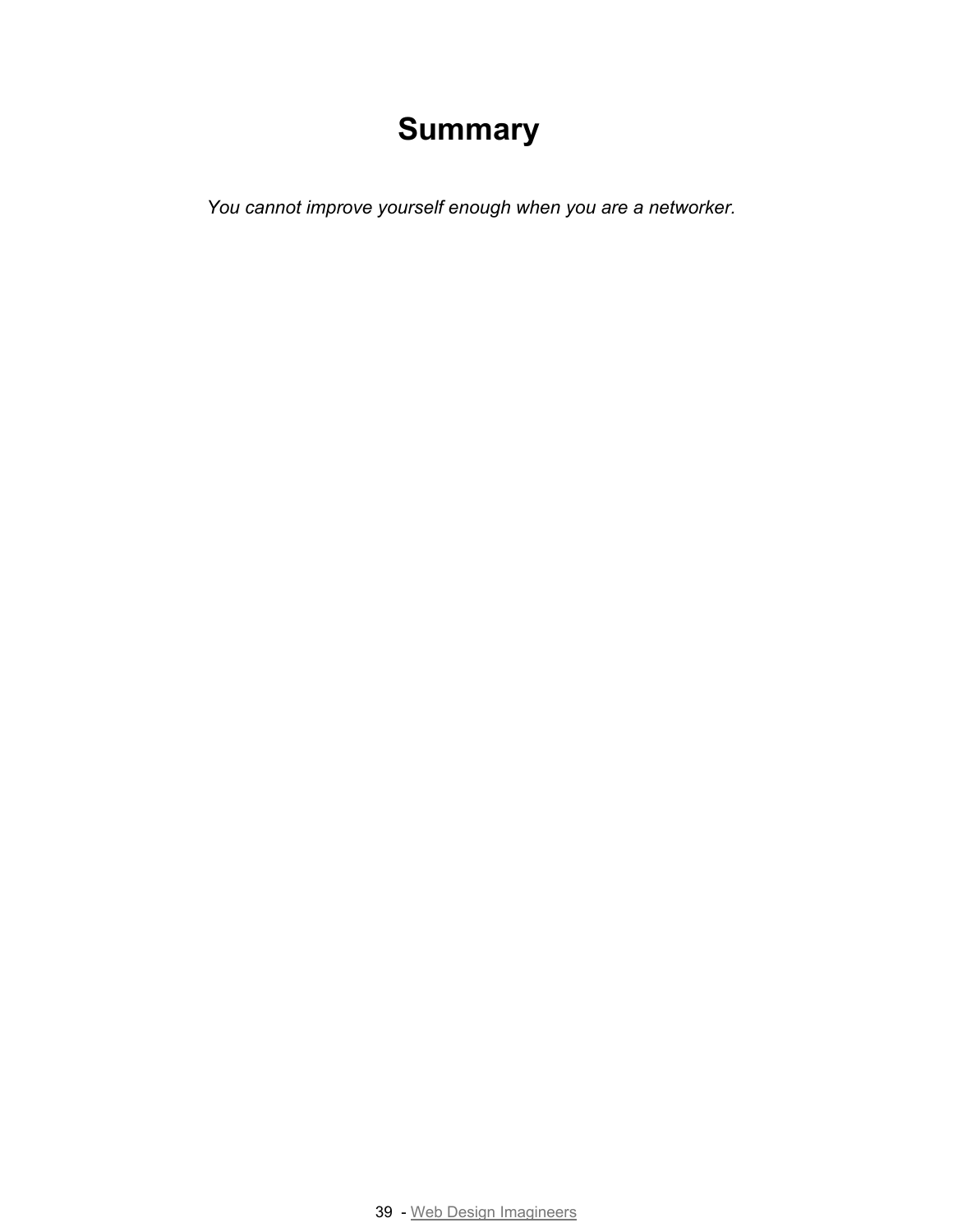## **Keep Improving Yourself to Be a Great Networker**

We have already spoken about networking being a constantly evolving process. Until a few years ago, networking meant hosting dinners, conducting seminars and cold calling. Today the major bulk of networking has moved online. Hence, things have changed. The way networking is done has changed. That is the reason you have to keep changing yourself too. If you don't keep up with the times, you aren't going to make much headway here.

That is the first important thing. You have to keep learning. Networkers have gong over the Internet in a major exodus today. If you don't join this migration, you will be extinct soon. But just staying on the Internet doesn't mean anything. The Internet itself is a constantly evolving genre. You need to keep learning the new methods of networking as they are being invented. Keep abreast of what's happening and join the bandwagon. That's the rule to survive here.

At the same time, keep working on your personality. That doesn't mean you should actually join personality development courses, though that may help as well, but you could actually visit places where people speak and network and take tips from them. In the networking world, however good you think you are, there are always people who are better than you. Don't be dejected about it though. Learn from these stalwarts in your realm and evolve. You will soon find you will have set a new benchmark for yourself.

There is no end to the networking game. You have to keep finding more people to whom you can network and reach out to them. This is one of the absolute essentials if you have to stay on top here.

Just keep in mind that once you are in networking, you are in it for the long haul. You might be able to take big holidays and buy great cars, but you have to keep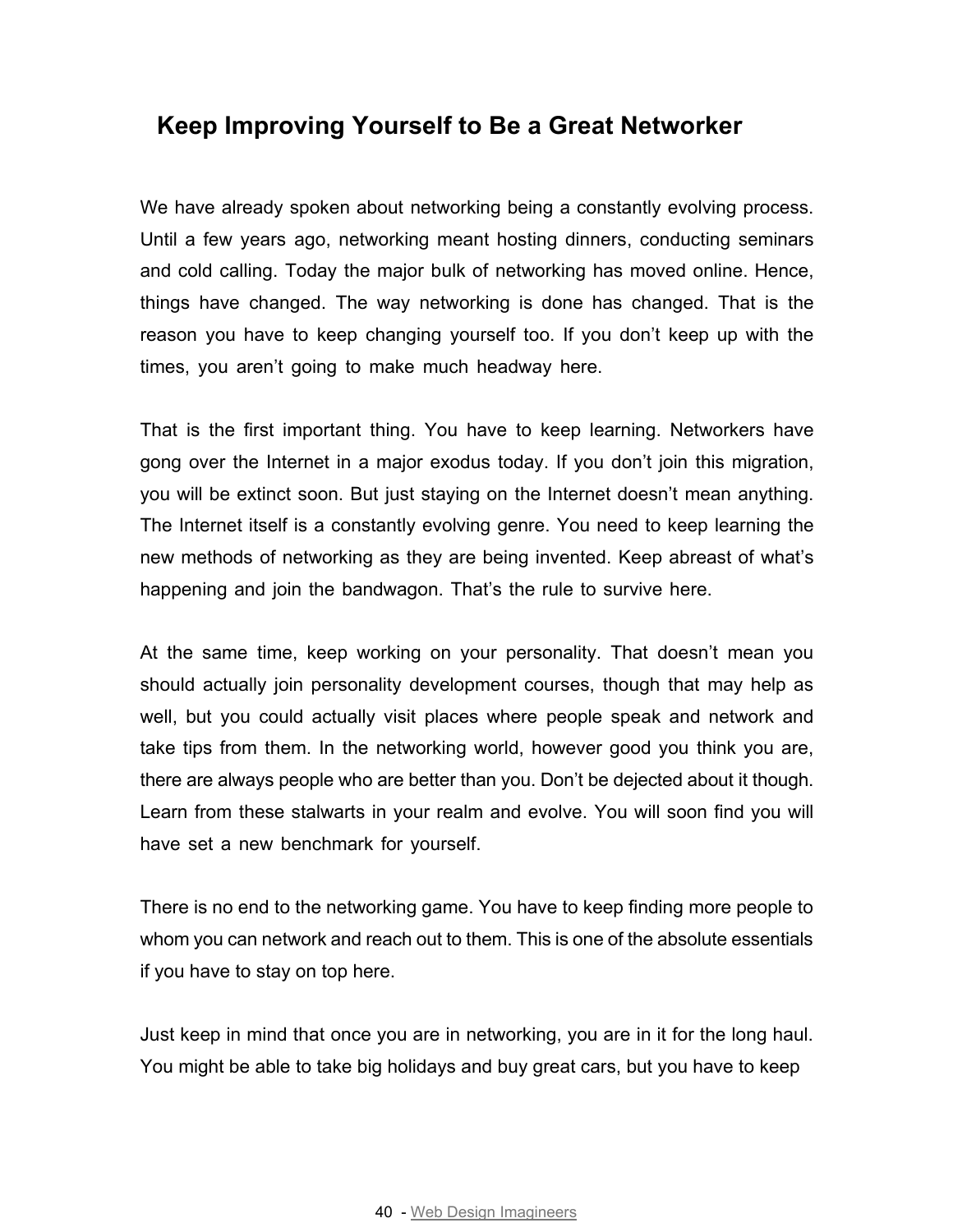aware of what's happening with your network. It takes painstaking efforts to build networks; you owe it to yourself not to let it dwindle or crumble for anything.

Reading: You will hear people say that you should read as much as you can… that is anything related to your business, self improvement, motivational, factual and more. They kid you not! Keeping your subconscious mind regularly topped up with positive information pays dividends. You will become more alert to opportunity than before!

There are also a few golden oldies out there which are timeless. The Magic Of Thinking Big and Think And Grow Rich are just two for example. They are excellent books and worth reading again and again!